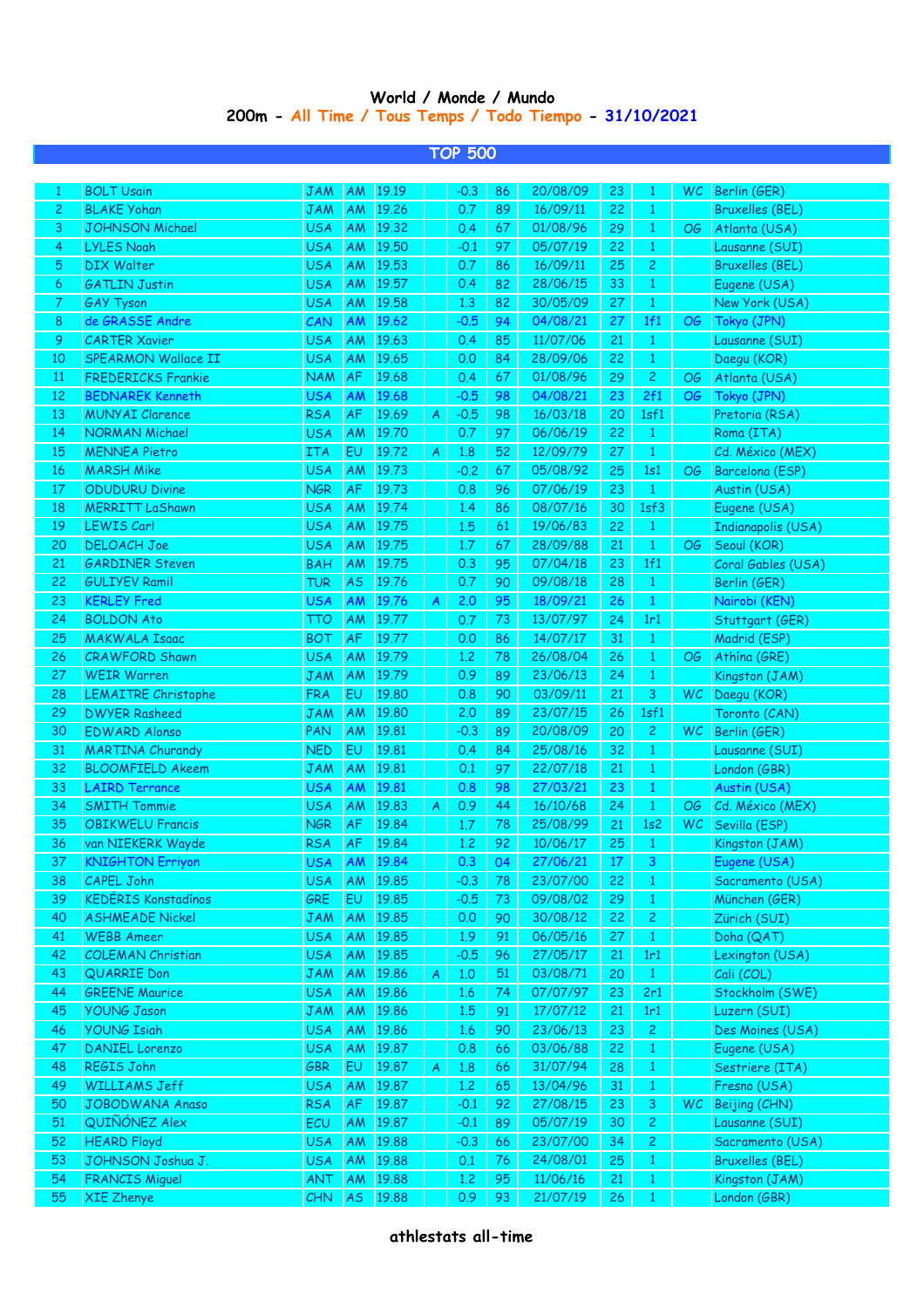| 56     | da SILVA Claudinei Quirino      | <b>BRA</b> | <b>AM</b> | 19.89 |   | $-0.8$        | 70       | 11/09/99 | 29       | 1              |           | München (GER)                |
|--------|---------------------------------|------------|-----------|-------|---|---------------|----------|----------|----------|----------------|-----------|------------------------------|
| 57     | <b>NDURE Jaysuma Saidy</b>      | <b>NOR</b> | EU        | 19.89 |   | 1.3           | 84       | 23/09/07 | 23       | $\mathbf{1}$   |           | Stuttgart (GER)              |
| 58     | POWELL Asafa                    | <b>JAM</b> | AM        | 19.90 |   | 1.3           | 82       | 25/06/06 | 24       | $\mathbf{1}$   |           | Kingston (JAM)               |
| 59     | <b>FAHNBULLEH Joseph</b>        | LBR        | AF        | 19.91 |   | $-0.4$        | 01       | 11/06/21 | 20       | $\mathbf{1}$   |           | Eugene (USA)                 |
| 60     | <b>CARLOS John</b>              | <b>USA</b> | AM        | 19.92 | A | 1.9           | 45       | 12/09/68 | 23       | $\mathbf{1}$   |           | South Lake Tahoe (USA)       |
| 61     | <b>GILLESPIE Cravon</b>         | <b>USA</b> | AM        | 19.93 |   | 0.8           | 96       | 07/06/19 | 23       | $\overline{2}$ |           | Austin (USA)                 |
| 62     | <b>MITCHELL-BLAKE Nethaneel</b> | GBR        | EU        | 19.95 |   | 0.4           | 94       | 14/05/16 | 22       | $\mathbf{1}$   |           | Tuscaloosa (USA)             |
| 63     | <b>SIMBINE Akani</b>            | <b>RSA</b> | AF        | 19.95 | A | 1.7           | 93       | 04/03/17 | 24       | 1r5            |           | Pretoria (RSA)               |
| 64     | <b>BROWN Aaron</b>              | CAN        | AM        | 19.95 |   | $-0.1$        | 92       | 05/07/19 | 27       | $\overline{4}$ |           | Lausanne (SUI)               |
| 65     | <b>BAPTISTE Kirk</b>            | <b>USA</b> | AM        | 19.96 |   | $-0.9$        | 63       | 08/08/84 | 21       | $\mathbf{2}$   | OG.       | Los Angeles (USA)            |
| 66     | da SILVA Robson Caetano         | <b>BRA</b> | AM        | 19.96 |   | 0.4           | 64       | 25/08/89 | 25       | $\mathbf{1}$   |           | <b>Bruxelles (BEL)</b>       |
| 67     | <b>MILLER Coby</b>              | <b>USA</b> | AM        | 19.96 |   | $-0.3$        | 76       | 23/07/00 | 24       | 3              |           | Sacramento (USA)             |
| 68     | <b>RODNEY Brendon</b>           | CAN        | AM        | 19.96 |   | 1.1           | 92       | 10/07/16 | 24       | $\mathbf{1}$   |           | Edmonton (CAN)               |
| 69     | <b>THOMPSON Obadele</b>         | <b>BAR</b> | AM        | 19.97 |   | $-0.9$        | 76       | 09/09/00 | 24       | $\mathbf{1}$   |           | Yokohama (JPN)               |
| 70     | <b>MITCHELL Curtis</b>          | <b>USA</b> | AM        | 19.97 |   | 0.0           | 89       | 16/08/13 | 24       | 1sf1           | <b>WC</b> | Moskva (RUS)                 |
| $71\,$ | <b>DUKES Dedric</b>             | <b>USA</b> | AM        | 19.97 |   | $-0.6$        | 92       | 04/04/14 | 22       | 1r1            |           | Gainesville (USA)            |
| 72     | <b>OGUNODE Femi</b>             | QAT        | <b>AS</b> | 19.97 |   | $-0.4$        | 91       | 11/09/15 | 24       | $\mathbf{1}$   |           | <b>Bruxelles (BEL)</b>       |
| 73     | <b>FORTE Julian</b>             | <b>JAM</b> | AM        | 19.97 |   | 0.8           | 93       | 09/09/16 | 23       | $\mathbf{1}$   |           | <b>Bruxelles (BEL)</b>       |
| 74     | <b>GEMILI Adam</b>              | <b>GBR</b> | EU        | 19.97 |   | 0.8           | 93       | 09/09/16 | 23       | $\overline{2}$ |           | <b>Bruxelles (BEL)</b>       |
| 75     | <b>RICHARDS Jereem</b>          | <b>TTO</b> | AM        | 19.97 |   | 0.2           | 94       | 27/05/17 | 23       | 1r3            |           | Lexington (USA)              |
| 76     | <b>GREAUX Kyle</b>              | <b>TTO</b> | AM        | 19.97 |   | 0.4           | 88       | 31/07/18 | 30       | 2sf2           |           | Barranquilla (COL)           |
| 77     | <b>URBAS Marcin</b>             | POL        | EU        | 19.98 |   | 1.7           | 76       | 25/08/99 | 23       | 2s2            | <b>WC</b> | Sevilla (ESP)                |
| 78     | <b>VADEN Jordan</b>             | <b>USA</b> | AM        | 19.98 |   | 0.3           | 78       | 25/06/06 | 28       | $\mathbf{2}$   |           | Indianapolis (USA)           |
| 79     | <b>MULLINGS Steve</b>           | <b>JAM</b> | AM        | 19.98 |   | $-0.3$        | 82       | 20/08/09 | 27       | $\sqrt{5}$     | <b>WC</b> | Berlin (GER)                 |
| 80     | <b>WILSON Alex</b>              | <b>SUI</b> | EU        | 19.98 |   | 1.5           | 90       | 30/06/19 | 29       | 1f1            |           | La Chaux-de-Fonds (SUI)      |
| 81     | <b>SMITH Calvin</b>             | <b>USA</b> | AM        | 19.99 |   | 0.6           | 61       | 24/08/83 | 22       | $\mathbf{1}$   |           | Zürich (SUI)                 |
| 82     | <b>MARTIN Rodney</b>            | <b>USA</b> | AM        | 19.99 |   | 1.7           | 82       | 06/07/08 | 26       | $\overline{4}$ |           | Eugene (USA)                 |
| 83     | <b>BENJAMIN Rai</b>             | ANT        | AM        | 19.99 |   | $-0.6$        | 97       | 30/06/18 | 21       | $\overline{2}$ |           | Paris (FRA)                  |
| 84     | <b>BORZOV Valeriy</b>           | <b>UKR</b> | EU        | 20.00 |   | 0.0           | 49       | 04/09/72 | 23       | $\mathbf{1}$   | OG        | München (GER)                |
| 85     | <b>TITI Ncincihli</b>           | <b>RSA</b> | AF        | 20.00 |   | 1.9           | 93       | 21/04/18 | 25       | 1f1            |           | Columbia (USA)               |
| 86     | <b>BALOYES Bernardo</b>         | COL        | AM        | 20.00 |   | 0.3           | 94       | 31/07/18 | 24       | 1sf1           |           | Barranquilla (COL)           |
| 87     | <b>BATES Michael</b>            | <b>USA</b> | AM        | 20.01 |   | $-1$          | 69       | 19/08/92 | 23       | 3r1            |           | Zürich (SUI)                 |
| 88     | <b>WILLIAMS Bernard</b>         | <b>USA</b> | AM        | 20.01 |   | 0.1           | 78       | 24/08/01 | 23       | 2 <sub>1</sub> |           | <b>Bruxelles (BEL)</b>       |
| 89     | <b>BELCHER Christopher</b>      | <b>USA</b> | AM        | 20.01 |   | 1.6           | 94       | 07/06/17 | 23       | 1h3            |           | Eugene (USA)                 |
| 90     | <b>ADAMS Luxolo</b>             | <b>RSA</b> | AF        | 20.01 |   | 1.9           | 96       | 22/03/18 | 22       | $\mathbf{1}$   |           | Paarl (RSA)                  |
| 91     | <b>WILLIAMS Christopher I</b>   | <b>JAM</b> | AM        | 20,02 |   | 1.7           | 72       | 16/04/00 | 28       | 1r5            |           | Walnut (USA)                 |
| 92     | <b>SKYERS Roberto</b>           | CUB        | AM        | 20.02 |   | 0.3           | 91       | 24/07/15 | 24       | 4              |           | Toronto (CAN)                |
| 93     | <b>HUGHES Zharnel</b>           | GBR        | EU        | 20,02 |   | $-0.1$        | 95       | 27/08/15 | 20       | 5 <sup>7</sup> |           | WC Beijing (CHN)             |
| 94     | HALL-THOMPSON Elijah *          | <b>USA</b> | AM        | 20.02 |   | -i-           | 94       | 10/03/18 | 24       | 1f2            |           | <b>College Station (USA)</b> |
| 95     | <b>HUDSON Andrew</b>            | <b>USA</b> | AM        | 20.02 |   | 0.9           | 96       | 26/06/21 | 25       | 3sf1           |           | Eugene (USA)                 |
| 96     | <b>EDWARDS Clancy</b>           | <b>USA</b> | AM        | 20.03 |   | 1.6           | 55       | 29/04/78 | 23       | $\mathbf{1}$   |           | Westwood (USA)               |
| 97     | <b>MYRICKS Larry</b>            | <b>USA</b> | AM        | 20.03 |   | 1.5           | 56       | 19/06/83 | 27       | $\mathbf{2}$   |           | Indianapolis (USA)           |
| 98     | <b>DRUMMOND Jon</b>             | <b>USA</b> | AM        | 20.03 |   | 1,2           | 68       | 22/08/97 | 29       | $\mathbf{1}$   |           | <b>Bruxelles (BEL)</b>       |
| 99     | SUETSUGU Shingo                 | <b>JPN</b> | AS        | 20.03 |   | 0.6           | 80       | 07/06/03 | 23       | $\mathbf{1}$   |           | Yokohama (JPN)               |
| 100    | <b>PATTON Darvis</b>            | <b>USA</b> | AM        | 20.03 |   | 0.6           | $77$     | 28/08/03 | 26       | 1s1            | <b>WC</b> | Paris Saint-Denis (FRA)      |
| 101    | <b>BROMELL Trayvon</b>          | <b>USA</b> | AM        | 20.03 |   | 2.0           | 95       | 10/06/15 | 20       | 1h3            |           | Eugene (USA)                 |
| 102    | <b>LYLES Josephus</b>           | <b>USA</b> | AM        | 20.03 |   | 1.5           | 98       | 21/08/21 | 23       | $\mathbf{3}$   |           | Eugene (USA)                 |
| 103    | <b>BROKENBURR Kenny</b>         | <b>USA</b> | AM        | 20.04 |   | $1.7$         | 68       | 16/04/00 | 32       | 2r5            |           | Walnut (USA)                 |
| 104    | HORTELANO-ROIG Bruno            | <b>ESP</b> | EU        | 20.04 |   | 0.8           |          | 22/07/18 | 27       | 1sf2           |           | Getafe (ESP)                 |
| 105    | <b>MARTIN Roy</b>               | <b>USA</b> | AM        | 20.05 |   | 1,0           | 91<br>66 | 20/07/88 | 22       | $\mathbf{3}$   |           | Indianapolis (USA)           |
| 106    | <b>ROBINSON Albert</b>          | <b>USA</b> | AM        | 20.05 |   | 1,0           | 64       | 20/07/88 | 24       | $\overline{4}$ |           | Indianapolis (USA)           |
| 107    | <b>CLAY Ramon</b>               | <b>USA</b> | AM        | 20.05 |   |               | 75       | 04/07/01 |          |                |           | Lausanne (SUI)               |
| 108    | <b>SALAAM Mokie</b>             | <b>USA</b> | AM        | 20.05 |   | $-0.1$<br>0.0 | 90       | 15/05/11 | 26<br>21 | $\mathbf{1}$   |           |                              |
|        |                                 |            |           |       |   |               |          |          |          | $\mathbf{1}$   |           | Norman (USA)                 |
| 109    | <b>NORMAN Peter</b>             | <b>AUS</b> | OC        | 20.06 | A | 0.9           | 42       | 16/10/68 | 26       | $\mathbf{2}$   | OG        | Cd. México (MEX)             |
| 110    | <b>LEONARD Silvio</b>           | CUB        | AM        | 20.06 |   | $1.7$         | 55       | 19/06/78 | 23       | $\mathbf{1}$   |           | Warszawa (POL)               |
| 111    | <b>BUCKLAND Stéphane</b>        | <b>MRI</b> | AF        | 20.06 |   | 0.7           | 77       | 27/08/03 | 26       | 1q3            | WC        | Paris Saint-Denis (FRA)      |
| 112    | <b>ANDERSON Marvin</b>          | <b>JAM</b> | <b>AM</b> | 20.06 |   | $-0.4$        | 82       | 29/08/07 | 25       | 2s2            | WC        | Osaka (JPN)                  |
| 113    | <b>BOLING Matthew</b>           | <b>USA</b> | AM        | 20.06 |   | 1.7           | 00       | 15/05/21 | 21       | $\mathbf{3}$   |           | <b>College Station (USA)</b> |
| 114    | <b>MALLARD James</b>            | <b>USA</b> | AM        | 20,07 |   |               | 57       | 20/04/79 | 22       | $\mathbf{1}$   |           | Tuscaloosa (USA)             |
| 115    | <b>KING LaMonte</b>             | <b>USA</b> | AM        | 20.08 |   | 0.9           | 59       | 15/06/80 | 21       | $\mathbf{1}$   |           | Walnut (USA)                 |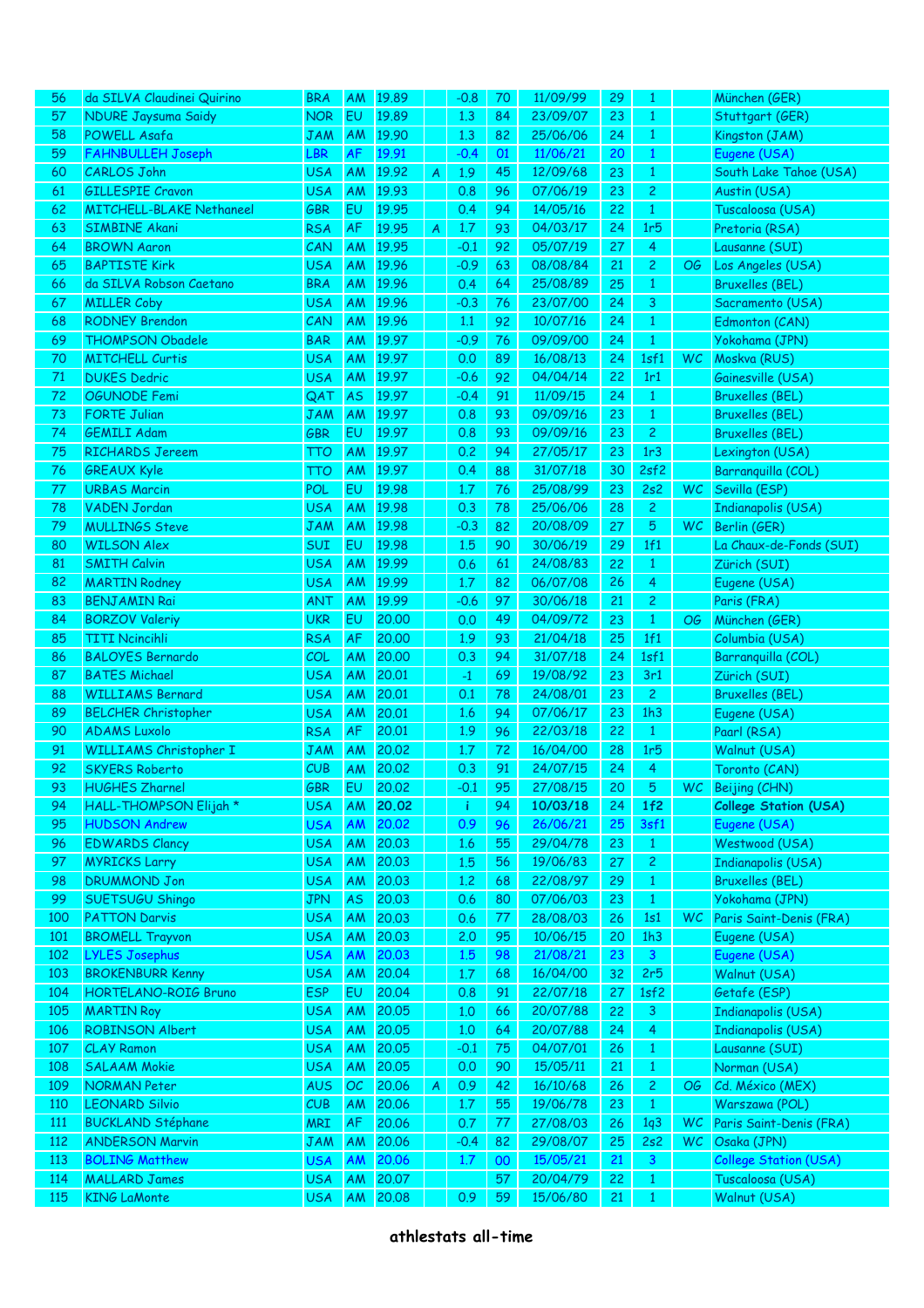| <u>116</u> | <b>EVANS Dwayne</b>           | <b>USA</b> | <b>AM</b> | 20,08 | A | 1.6    | 58 | 13/06/87 | 29 |                |     | Albuquerque (USA)           |
|------------|-------------------------------|------------|-----------|-------|---|--------|----|----------|----|----------------|-----|-----------------------------|
| 117        | <b>EVERETT Danny</b>          | <b>USA</b> | AM        | 20,08 |   | 0.3    | 66 | 16/06/90 | 24 | $\mathbf{2}$   |     | Norwalk (USA)               |
| 118        | <b>ARMSTRONG Aaron</b>        | <b>USA</b> | AM        | 20.08 |   | 1.7    | 77 | 10/04/99 | 22 | $\mathbf{1}$   |     | Norman (USA)                |
| 119        | <b>MALCOLM Christian</b>      | <b>GBR</b> | EU        | 20.08 |   | 1.0    | 79 | 08/08/01 | 22 | 1s1            | WC  | Edmonton (CAN)              |
| 120        | <b>ADAMS Antoine</b>          | <b>SKN</b> | AM        | 20,08 |   | 1.6    | 88 | 22/06/14 | 26 | $\mathbf{1}$   |     | <b>Basseterre (SKN)</b>     |
| 121        | <b>BURKE Mario</b>            | <b>BAR</b> | AM        | 20,08 |   | 0.7    | 97 | 05/06/19 | 22 | 1sf3           |     | Austin (USA)                |
| 122        | <b>AMOAH Joseph Paul</b>      | GHA        | AF        | 20,08 |   | 2.0    | 97 | 05/06/19 | 22 | 2sf1           |     | Austin (USA)                |
| 123        | <b>SANI BROWN Abdul Hakim</b> | <b>JPN</b> | <b>AS</b> | 20,08 |   | 0.8    | 99 | 07/06/19 | 20 | 3              |     | Austin (USA)                |
| 124        | <b>LANG Lance</b>             | <b>USA</b> | AM        | 20.08 |   | 1.7    |    | 15/05/21 |    | 4              |     | College Station (USA)       |
| 125        | <b>CHRISTIE Lindford</b>      | GBR        | EU        | 20.09 |   | 1.7    | 60 | 28/09/88 | 28 | 4              | OG  | Seoul (KOR)                 |
| 126        | <b>MITCHELL Dennis</b>        | <b>USA</b> | AM        | 20.09 | A | 1.9    | 66 | 02/06/89 | 23 | $\mathbf{1}$   |     | Provo (USA)                 |
| 127        | <b>WASHINGTON Tyree</b>       | <b>USA</b> | AM        | 20.09 |   | 2.0    | 76 | 22/05/99 | 23 | $\mathbf{1}$   |     | Edwardsville (USA)          |
| 128        | TSÁKONAS Likoúrgos-Stéfanos   | GRE        | EU        | 20.09 |   | 0.8    | 90 | 04/06/15 | 25 | $\mathbf{1}$   |     | Roma (ITA)                  |
| 129        | <b>FLOURNOY Jaron</b>         | <b>USA</b> | AM        | 20.09 |   | 1.4    | 96 | 25/05/19 | 23 | 1qf2           |     | Jacksonville (USA)          |
| 130        | <b>HARRIS Micaiah</b>         | <b>USA</b> | AM        | 20.09 |   | 0.7    | 98 | 05/06/19 | 21 | 2sf3           |     | Austin (USA)                |
| 131        | <b>HAMPTON Millard</b>        | <b>USA</b> | AM        | 20.10 |   | 1.7    | 56 | 22/06/76 | 20 | $\mathbf{1}$   |     | Eugene (USA)                |
| 132        | <b>EFFIONG Daniel</b>         | <b>NGR</b> | AF        | 20.10 |   | $-0.2$ | 72 | 28/05/94 | 22 | $\mathbf{1}$   |     | San José (USA)              |
| 133        | <b>LITTLE Kevin</b>           | <b>USA</b> | AM        | 20,10 |   | 1.7    | 68 | 25/08/99 | 31 | 3s2            | WC. | Sevilla (ESP)               |
| 134        | <b>BAILEY Ryan</b>            | <b>USA</b> | AM        | 20,10 |   | 0.4    | 89 | 19/08/10 | 21 | 3              |     | Zürich (SUI)                |
| 135        | <b>ADAMS Harry</b>            | <b>USA</b> | AM        | 20,10 |   | $-1.1$ | 89 | 14/04/12 | 23 | 1r1            |     | Coral Gables (USA)          |
| 136        | MASWANGANYI Shaun             | <b>RSA</b> | AF        | 20.10 |   | $-0.4$ | 01 | 11/06/21 | 20 | 3              |     | Eugene (USA)                |
| 137        | <b>KOVACS Attila</b>          | <b>HUN</b> | EU        | 20.11 |   | 0.7    | 60 | 21/08/87 | 27 | $\mathbf{1}$   |     | Miskolc (HUN)               |
| 138        | <b>ADENIKEN Olapade</b>       | <b>NGR</b> | AF        | 20.11 |   | 0.2    | 69 | 06/06/92 | 23 | $\mathbf{1}$   |     | Austin (USA)                |
| 139        | <b>BRIDGEWATER Bryan</b>      | <b>USA</b> | AM        | 20.11 |   | 1,2    | 70 | 29/05/93 | 23 | $\mathbf{1}$   |     | Abilene (USA)               |
| 140        | <b>NAGEL Morne</b>            | <b>RSA</b> | AF        | 20.11 | A | $-0.8$ | 78 | 05/04/02 | 24 | $\mathbf{1}$   |     | Germiston (RSA)             |
| 141        | GOÚSIS Anastásios             | GRE        | EU        | 20.11 |   | 0.0    | 79 | 28/08/07 | 28 | 1h4            | WC. | Osaka (JPN)                 |
| 142        | <b>LEE BeeJay</b>             | <b>USA</b> | AM        | 20.11 |   | 0.4    | 93 | 28/06/15 | 22 | 4              |     | Eugene (USA)                |
| 143        | <b>IIZUKA Shota</b>           | <b>JPN</b> | <b>AS</b> | 20.11 |   | 1.8    | 91 | 26/06/16 | 25 | $\mathbf{1}$   |     | Nagoya (JPN)                |
| 144        |                               |            |           | 20.11 |   |        |    |          |    |                |     |                             |
|            | <b>TORTU Filippo</b>          | <b>ITA</b> | EU        |       | A | 2.0    | 98 | 18/09/21 | 23 | 3              |     | Nairobi (KEN)               |
| 145        | <b>WITHERSPOON Mark</b>       | <b>USA</b> | AM        | 20.12 |   | 1,0    | 63 | 17/06/89 | 26 | $\mathbf{2}$   |     | Houston (USA)               |
| 146        | <b>BURRELL Leroy</b>          | <b>USA</b> | AM        | 20.12 |   | $-0.8$ | 67 | 27/06/92 | 25 | 1s1            |     | New Orleans (USA)           |
| 147        | <b>DZINGAI Brian</b>          | <b>ZIM</b> | AF        | 20.12 |   | 1.9    | 81 | 10/06/04 | 23 | 2h1            |     | Austin (USA)                |
| 148        | <b>CHRISTIAN Brendan</b>      | <b>ANT</b> | AM        | 20.12 |   | 1.6    | 83 | 08/05/08 | 25 | 1r1            |     | Fort-de-France (FRA)        |
| 149        | <b>McCLAIN Remontay</b>       | <b>USA</b> | AM        | 20.12 |   | 1.5    | 92 | 06/06/15 | 23 | $\overline{2}$ |     | Cerritos (USA)              |
| 150        | <b>TRIMBLE Jamiel</b>         | <b>USA</b> | AM        | 20.12 |   | 1.5    | 95 | 28/05/16 | 21 | 1r1            |     | Lawrence (USA)              |
| 151        | <b>ROWE Rodney</b>            | <b>USA</b> | AM        | 20.12 |   | 0.4    | 97 | 04/05/19 | 22 | $\mathbf{1}$   |     | Greensboro (USA)            |
| 152        | <b>GRIFFIN Rohsaan</b>        | <b>USA</b> | AM        | 20.13 |   | 0.0    | 74 | 03/07/99 | 25 | 1r1            |     | Paris Saint-Denis (FRA)     |
| 153        | <b>CAMPBELL Darren</b>        | <b>GBR</b> | EU        | 20.13 |   | 0.3    | 73 | 27/09/00 | 27 | 1q1            | OG. | Sydney (AUS)                |
| 154        | <b>MITCHELL Maurice</b>       | <b>USA</b> | AM        | 20.13 |   | 0.2    | 89 | 26/05/12 | 23 | 1r1            |     | Jacksonville (USA)          |
| 155        | <b>LIVERMORE Jason</b>        | <b>JAM</b> | AM        | 20.13 |   | 0.9    | 88 | 23/06/13 | 25 | 3              |     | Kingston (JAM)              |
| 156        | FUJIMITSU Kenji               | <b>JPN</b> | <b>AS</b> | 20.13 |   | 0.6    | 86 | 14/07/15 | 29 | 3r2            |     | Luzern (SUI)                |
| 157        | <b>HESTER Tevin</b>           | <b>USA</b> | AM        | 20.13 |   | 0.9    | 94 | 15/05/16 | 22 | $\mathbf{1}$   |     | Tallahassee (USA)           |
| 158        | <b>DESALU Eseosa Fostine</b>  | ITA        | EU        | 20.13 |   | 0.7    | 94 | 09/08/18 | 24 | 6              |     | Berlin (GER)                |
| 159        | AZAMATI-KWAKU Benjamin        | GHA        | AF        | 20.13 |   | 1.1    | 98 | 08/05/21 | 23 | $\mathbf{1}$   |     | Canyon (USA)                |
| 160        | <b>GILKES James</b>           | GUY        | AM        | 20.14 |   | 1.8    | 52 | 12/09/78 | 26 | $\mathbf{1}$   |     | Ingelheim (GER)             |
| 161        | <b>HILL Tyreek</b>            | <b>USA</b> | AM        | 20.14 |   | 1.8    | 94 | 26/05/12 | 18 | $\mathbf{1}$   |     | Orlando (USA)               |
| 162        | <b>ERNEST Aaron</b>           | <b>USA</b> | AM        | 20.14 |   | $1.7$  | 93 | 03/05/14 | 21 | 1r1            |     | <b>Baton Rouge (USA)</b>    |
| 163        | <b>MITCHELL Sheldon</b>       | <b>JAM</b> | AM        | 20.14 | A | 0.6    | 90 | 16/08/14 | 24 | $\mathbf{1}$   |     | Cd. México (MEX)            |
| 164        | <b>NKANATA Carvin</b>         | <b>KEN</b> | AF        | 20.14 |   | 1.9    | 91 | 18/04/15 | 24 | 1r1            |     | Clermont (USA)              |
| 165        | <b>TAKASE Kei</b>             | <b>JPN</b> | <b>AS</b> | 20.14 |   | 1,0    | 88 | 17/05/15 | 27 | $\mathbf{1}$   |     | Kumagaya (JPN)              |
| 166        | <b>GRAY Nick</b>              | <b>USA</b> | AM        | 20.14 |   | $1.7$  | 97 | 25/05/19 | 22 | 1qf1           |     | Jacksonville (USA)          |
| 167        | <b>EWERS Andre</b>            | <b>JAM</b> | AM        | 20.14 |   | 1.1    | 95 | 25/05/19 | 24 | 2qf3           |     | Jacksonville (USA)          |
| 168        | <b>MILLER Mike</b>            | <b>USA</b> | AM        | 20.15 | A | 0.3    | 59 | 02/06/82 | 23 | 1h2            |     | Provo (USA)                 |
| 169        | <b>TUFFOUR Emmanuel</b>       | GHA        | AF        | 20.15 | A | 0.1    | 66 | 24/09/95 | 29 | 2 <sub>1</sub> |     | Johannesburg (RSA)          |
| 170        | <b>KEITEL Sebastian</b>       | <b>CHI</b> | AM        | 20.15 |   | 0.4    | 73 | 17/05/98 | 25 | $\mathbf{1}$   |     | Santiago de Chile (CHI)     |
| 171        | da SILVA André Domingos       | <b>BRA</b> | AM        | 20.15 | A | $-0.4$ | 72 | 11/05/03 | 31 | 1r1            |     | Cochabamba (BOL)            |
| 172        | <b>HOWELL Renard</b>          | <b>JAM</b> | AM        | 20.15 |   | 0.4    | 95 | 14/05/16 | 21 | 2 <sub>1</sub> |     | Tuscaloosa (USA)            |
| 173        | da SILVA Aldemir Jr           | <b>BRA</b> | AM        | 20.15 |   | 1,3    | 92 | 11/06/17 | 25 | $\mathbf{1}$   |     | São Bernardo do Campo (BRA) |
| 174        | <b>WILLIAMS Kendal</b>        | <b>USA</b> | AM        | 20.15 |   | 0.8    | 95 | 13/05/18 | 23 | $\mathbf{1}$   |     | Knoxville (USA)             |
| 175        | <b>KING Kyree</b>             | <b>USA</b> | AM        | 20.15 |   | 2.0    | 94 | 15/08/21 | 27 | $\mathbf{1}$   |     | Memphis (USA)               |
|            |                               |            |           |       |   |        |    |          |    |                |     |                             |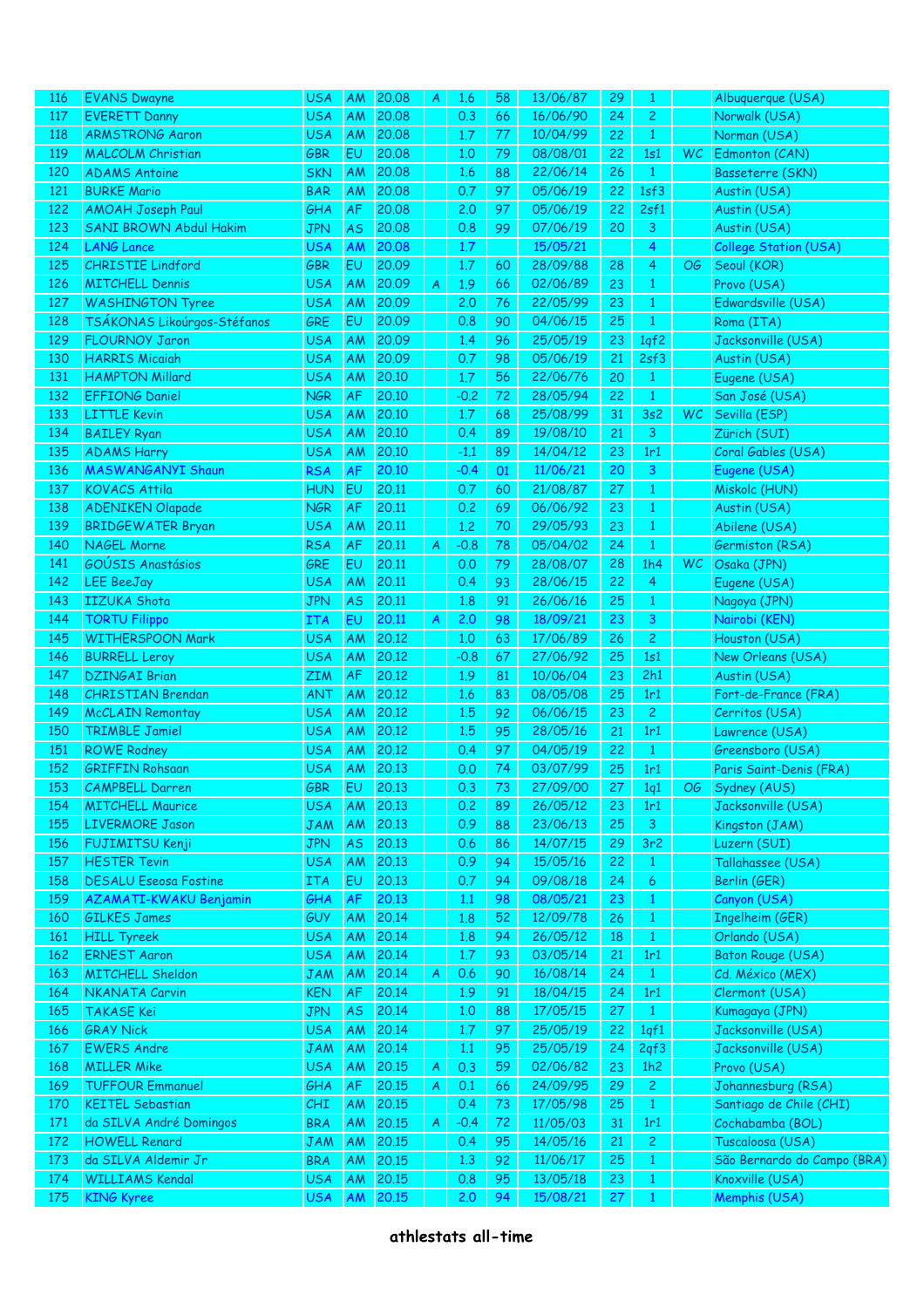| 176 | <b>WILLIAMS Steve</b>        | <b>USA</b> | <b>AM</b> | 20.16 |   | $-0.1$ | 53 | 26/08/75 | 22 | 1              |           | Stuttgart (GER)           |
|-----|------------------------------|------------|-----------|-------|---|--------|----|----------|----|----------------|-----------|---------------------------|
| 177 | QUOW Elliott                 | <b>USA</b> | AM        | 20.16 |   | 1.5    | 62 | 19/06/83 | 21 | $\overline{4}$ |           | <b>Indianapolis (USA)</b> |
| 178 | <b>QUENEHERVE Gilles</b>     | <b>FRA</b> | EU        | 20.16 |   | $-0.4$ | 66 | 03/09/87 | 21 | $\mathbf{2}$   | <b>WC</b> | Roma (ITA)                |
| 179 | <b>DEMPERS Riaan</b>         | <b>RSA</b> | AF        | 20.16 | A | $-0.2$ | 77 | 07/04/95 | 18 | $\mathbf{1}$   |           | Germiston (RSA)           |
| 180 | <b>ITO Koji</b>              | <b>JPN</b> | <b>AS</b> | 20.16 |   | 1.9    | 70 | 02/10/98 | 28 | 1h2            |           | Kumamoto (JPN)            |
| 181 | de BARROS Bruno              | <b>BRA</b> | AM        | 20.16 |   | 1.1    | 87 | 06/08/11 | 24 | 1h1            |           | São Paulo (BRA)           |
| 182 | <b>SORRILLO Rondell</b>      | <b>TTO</b> | AM        | 20.16 |   | 1.6    | 86 | 14/08/11 | 25 | $\mathbf{1}$   |           | Port-of-Spain (TTO)       |
| 183 | <b>MATHIEU Michael</b>       | <b>BAH</b> | AM        | 20.16 |   | 0.8    | 84 | 06/05/12 | 28 | $\mathbf{1}$   |           | Belém (BRA)               |
| 184 | <b>HARDY Prezel</b>          | <b>USA</b> | AM        | 20.16 |   | $-0.5$ | 92 | 18/05/14 | 22 | $\mathbf{1}$   |           | Lexington (USA)           |
| 185 | <b>COTTON Terrell</b>        | <b>USA</b> | AM        | 20.16 |   | 1.8    | 88 | 27/06/15 | 27 | 2h5            |           | Eugene (USA)              |
| 186 | <b>ALI Ahmed</b>             | SUD        | AF        | 20.16 |   | 2.0    | 93 | 01/04/16 | 23 | 1r1            |           | Gainesville (USA)         |
| 187 | <b>TALBOT Daniel</b>         | GBR        | EU        | 20.16 |   | 0.3    | 91 | 07/08/17 | 26 | 2h3            | WC \      | London (GBR)              |
| 188 | <b>SIAME</b> Sydney          | <b>ZAM</b> | AF        | 20.16 |   | 1.5    | 97 | 30/06/19 | 22 | 2f1            |           | La Chaux-de-Fonds (SUI)   |
|     |                              |            |           |       |   |        |    |          |    |                |           | Jacksonville (USA)        |
| 189 | <b>CHARLESTON Cravont</b>    | <b>USA</b> | AM        | 20.16 |   | 1.6    | 98 | 29/04/21 | 23 | 2f1            |           |                           |
| 190 | <b>MAHORN Atlee</b>          | CAN        | AM        | 20.17 |   | 0.4    | 65 | 26/08/91 | 26 | 1q1            | WC.       | Tokyo (JPN)               |
| 191 | <b>TRAPP James</b>           | <b>USA</b> | AM        | 20.17 |   | 1,0    | 70 | 28/06/92 | 22 | 6              |           | New Orleans (USA)         |
| 192 | <b>GARCIA Ivan</b>           | CUB        | AM        | 20.17 |   | 1,0    | 72 | 21/03/95 | 23 | 1s1            |           | Mar del Plata (ARG)       |
| 193 | <b>HENDERSON Vincent</b>     | <b>USA</b> | AM        | 20.17 |   | 2.0    | 72 | 21/04/96 | 24 | 1r2            |           | Walnut (USA)              |
| 194 | <b>MOEN</b> Geir             | <b>NOR</b> | EU        | 20.17 |   | 1.8    | 69 | 01/09/96 | 27 | $\mathbf{1}$   |           | Rieti (ITA)               |
| 195 | <b>EDWARDS Monzavous</b>     | <b>USA</b> | AM        | 20.17 |   | 0.3    | 81 | 24/05/09 | 28 | 1r2            |           | Belém (BRA)               |
| 196 | <b>SERIBE Pako</b>           | <b>BOT</b> | AF        | 20.17 | A |        | 91 | 22/02/15 | 24 | 1r4            |           | Molepolole (BOT)          |
| 197 | <b>ACY Tremayne</b>          | <b>USA</b> | AM        | 20.17 |   | 1.8    | 95 | 10/06/15 | 20 | 2s2            |           | Eugene (USA)              |
| 198 | <b>HERRERA José Carlos</b>   | <b>MEX</b> | AM        | 20.17 |   | 0.9    | 86 | 16/04/16 | 30 | 1r2            |           | Norwalk (USA)             |
| 199 | <b>LAWSON Jarrion</b>        | <b>USA</b> | AM        | 20.17 |   | 1.5    | 94 | 28/05/16 | 22 | 2r1            |           | Lawrence (USA)            |
| 200 | <b>MARTÍNEZ Yancarlos</b>    | <b>DOM</b> | AM        | 20.17 |   | $-0.4$ | 92 | 03/08/21 | 29 | 2h6            | OG.       | Tokyo (JPN)               |
| 201 | <b>THOMAS Henry</b>          | <b>USA</b> | AM        | 20.18 |   | 0.2    | 67 | 14/05/88 | 21 | $\mathbf{1}$   |           | Eagle Rock (USA)          |
| 202 | CAPOBIANCO Dean              | <b>AUS</b> | OC        | 20.18 |   | 0.3    | 70 | 20/08/93 | 23 | $\sqrt{5}$     | WC.       | Stuttgart (GER)           |
| 203 | <b>GOLDING Julian</b>        | <b>GBR</b> | EU        | 20.18 |   | $-0.2$ | 75 | 19/09/98 | 23 | $\mathbf{1}$   |           | Kuala Lumpur (MAS)        |
| 204 | <b>THOMPSON Richard</b>      | <b>TTO</b> | AM        | 20.18 |   | 1.9    | 85 | 30/05/08 | 23 | 1h5            |           | Fayetteville (USA)        |
| 205 | <b>BACON Jaylen</b>          | <b>USA</b> | AM        | 20.18 |   | 1.7    | 96 | 26/05/17 | 21 | 1h6            |           | Austin (USA)              |
| 206 | <b>BLACK Larry</b>           | <b>USA</b> | AM        | 20.19 |   | 0.0    | 51 | 04/09/72 | 21 | $\overline{2}$ | OG        | München (GER)             |
| 207 | <b>SANFORD James</b>         | <b>USA</b> | AM        | 20.19 |   | 0.7    | 57 | 28/04/79 | 22 | 1              |           | Westwood (USA)            |
| 208 | <b>EPPS Philipp</b>          | <b>USA</b> | AM        | 20.19 |   | 1.9    | 59 | 20/03/82 | 23 | 1              |           | College Station (USA)     |
| 209 | <b>DINAN John</b>            | <b>AUS</b> | OC        | 20.19 |   | 1.6    | 59 | 06/03/86 | 27 | $\mathbf{1}$   |           | Canberra (AUS)            |
| 210 | <b>STEVENS Patrick</b>       | <b>BEL</b> | EU        | 20.19 |   | 0.7    | 68 | 05/06/96 | 28 | $\mathbf{2}$   |           | Roma (ITA)                |
| 211 | <b>DOUGLAS Troy</b>          | <b>NED</b> | EU        | 20.19 |   | 0.8    | 62 | 02/09/01 | 39 | $\mathbf{1}$   |           |                           |
|     |                              | GBR        | EU        | 20.19 |   |        | 76 | 29/07/02 | 26 |                |           | Rieti (ITA)               |
| 212 | <b>DEVONISH Marlon</b>       |            |           |       |   | 1.4    |    |          |    | $\mathbf{2}$   |           | Manchester (GBR)          |
| 213 | <b>WARINER Jeremy</b>        | <b>USA</b> | AM        | 20.19 |   | 1.2    | 84 | 21/05/06 | 22 | $\mathbf{2}$   |           | Carson (USA)              |
| 214 | YAQOOB Salem Eid Mohamed     | <b>BRN</b> | <b>AS</b> | 20.19 |   | 0.3    | 96 | 16/08/16 | 20 | 1h3            | OG.       | Río de Janeiro (BRA)      |
| 215 | <b>FOSTER</b> Greg           | <b>USA</b> | AM        | 20,20 |   | 0.7    | 58 | 28/04/79 | 21 | $\mathbf{2}$   |           | Westwood (USA)            |
| 216 | <b>SANGOUMA Daniel</b>       | <b>FRA</b> | EU        | 20,20 |   | 1.1    | 65 | 18/07/89 | 24 | $\mathbf{1}$   |           | Casablanca (MAR)          |
| 217 | <b>FRENCH Jimmy</b>          | <b>USA</b> | AM        | 20,20 |   |        | 70 | 11/05/91 | 21 | 1h2            |           | Fayetteville (USA)        |
| 218 | <b>ANTONOV Nikolay</b>       | <b>BUL</b> | EU        | 20,20 |   | 0.8    | 68 | 26/08/91 | 23 | 2q3            | <b>WC</b> | Tokyo (JPN)               |
| 219 | <b>TROUABAL Jean-Charles</b> | <b>FRA</b> | EU        | 20,20 |   | 0.3    | 65 | 20/08/93 | 28 | $\epsilon$     | <b>WC</b> | Stuttgart (GER)           |
| 220 | <b>JOHNSON Wayne</b>         | <b>JAM</b> | AM        | 20,20 | A | 0.6    | 75 | 01/07/00 | 25 | $\mathbf{2}$   |           | Cd. México (MEX)          |
| 221 | <b>COLLINS Kim</b>           | <b>SKN</b> | AM        | 20,20 |   | 0.1    | 76 | 09/08/01 | 25 | $3=$           | WC.       | Edmonton (CAN)            |
| 222 | <b>VRIES Sherwin</b>         | <b>RSA</b> | AF        | 20,20 | A | $-0.5$ | 80 | 04/04/03 | 23 | $\mathbf{2}$   |           | Pretoria (RSA)            |
| 223 | <b>UNGER Tobias</b>          | GER        | EU        | 20,20 |   | 0.7    | 79 | 03/07/05 | 26 | $\mathbf{1}$   |           | Bochum-Wattenscheid (GER) |
| 224 | <b>BRENES Nery</b>           | CRC        | AM        | 20,20 |   | 0.2    | 85 | 16/08/16 | 31 | 1h7            | OG.       | Río de Janeiro (BRA)      |
| 225 | <b>LEOTLELA Tlotliso</b>     | <b>RSA</b> | AF        | 20,20 | A | 0.5    | 98 | 22/04/17 | 19 | $\mathbf{3}$   |           | Potchefstroom (RSA)       |
| 226 | <b>SLADE Jaylen</b>          | <b>USA</b> | AM        | 20,20 |   | 0.3    | 03 | 02/05/21 | 18 | 1f1            |           | Clermont (USA)            |
| 227 | <b>BLAKE Jerome</b>          | CAN        | AM        | 20,20 |   | 1.5    | 95 | 21/08/21 | 26 | $\epsilon$     |           | Eugene (USA)              |
| 228 | <b>WELLS Allan</b>           | GBR        | EU        | 20,21 |   | 0.9    | 52 | 28/07/80 | 28 | $\mathbf{2}$   | OG        | Moskva (RUS)              |
| 229 | <b>LATTANY Mel</b>           | <b>USA</b> | AM        | 20,21 |   | 0.1    | 59 | 06/09/81 | 22 | 1              |           | Roma (ITA)                |
| 230 | <b>CONLEY Mike</b>           | <b>USA</b> | AM        | 20,21 |   | 1,3    | 62 | 18/05/85 | 23 | $\mathbf{2}$   |           | Fayetteville (USA)        |
| 231 | <b>McSWAIN Harvey</b>        | <b>USA</b> | AM        | 20,21 | A | 1.6    | 63 | 13/06/87 | 24 | 2 <sup>1</sup> |           | Albuquerque (USA)         |
| 232 | <b>JEFFERSON Thomas</b>      | <b>USA</b> | AM        | 20,21 |   | 1.1    | 62 | 20/07/91 | 29 | $\mathbf{2}$   |           | New York (USA)            |
| 233 | <b>SPENCER Percy</b>         | <b>JAM</b> | AM        | 20,21 |   | $-1.8$ | 75 | 23/05/97 | 22 | 1              |           | San Diego (USA)           |
| 234 | <b>SURIN Bruny</b>           | CAN        | AM        | 20,21 |   | 0.4    | 67 | 03/09/99 | 32 | $\mathbf{3}$   |           | <b>Bruxelles (BEL)</b>    |
| 235 |                              |            | AF        |       |   |        |    |          |    |                |           |                           |
|     | <b>LOUM Omar</b>             | <b>SEN</b> |           | 20,21 | A | 0.8    | 73 | 01/07/00 | 27 | $\mathbf{3}$   |           | Cd. México (MEX)          |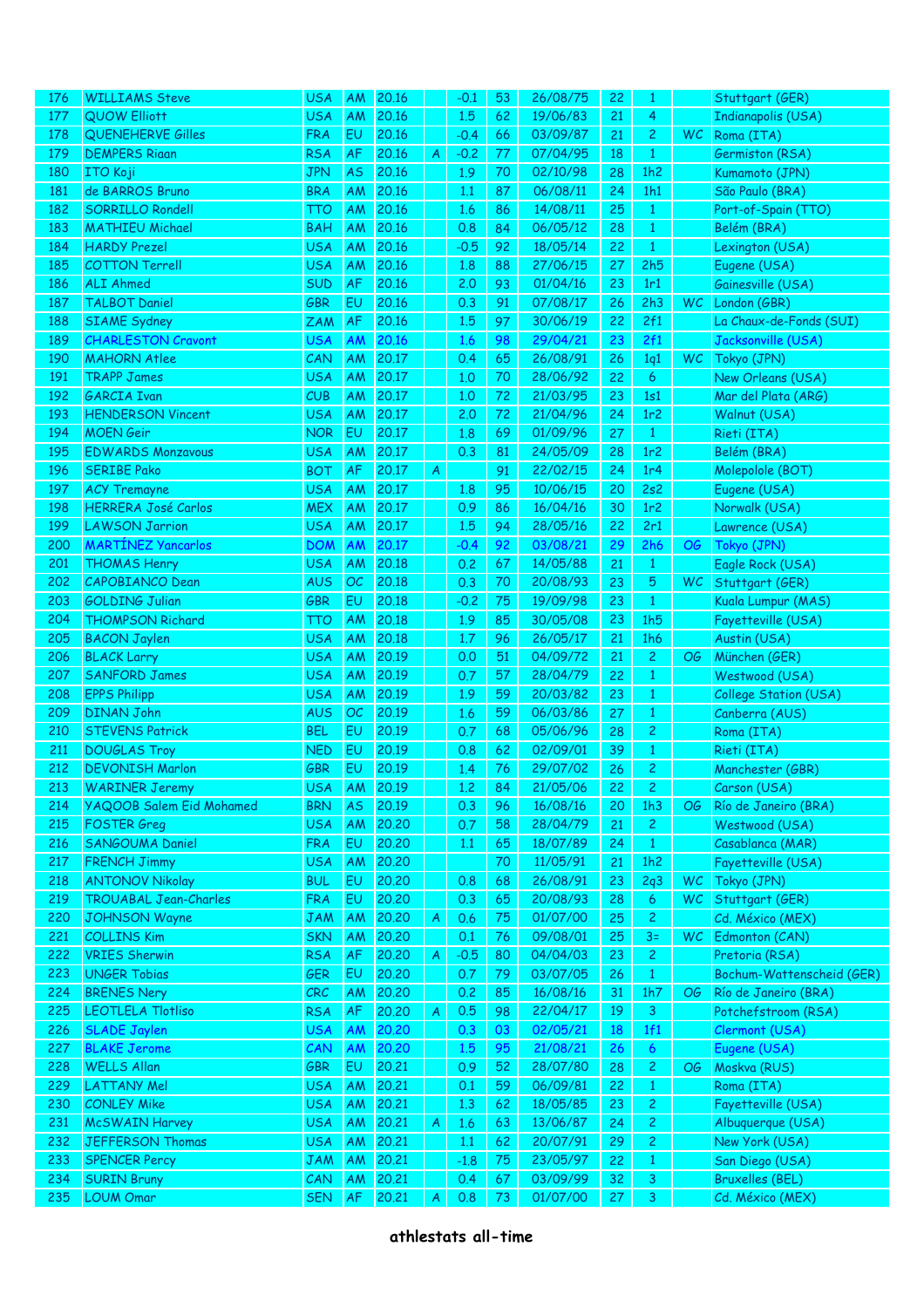| 236 | <b>DEMERITTE Dominic</b>     | <b>BAH</b> | <b>AM</b> | 20,21 |   | 0.7    | 78 | 22/06/02 | 24 | 1              |           | Nassau (BAH)                 |
|-----|------------------------------|------------|-----------|-------|---|--------|----|----------|----|----------------|-----------|------------------------------|
| 237 | <b>THEBE Baboloki</b>        | <b>BOT</b> | <b>AF</b> | 20.21 | A | 1.4    | 97 | 22/05/16 | 19 | $\mathbf{1}$   |           | Gaborone (BOT)               |
| 238 | dos SANTOS Vítor Hugo        | <b>BRA</b> | AM        | 20,21 | A | $-0.5$ | 96 | 07/06/18 | 22 | $\overline{2}$ |           | Cochabamba (BOL)             |
| 239 | <b>THOMPSON Jahnoy</b>       | <b>JAM</b> | AM        | 20,21 |   | 0.2    | 96 | 24/06/18 | 22 | $\mathbf{1}$   |           | Kingston (JAM)               |
| 240 | <b>CONSTANTINO Gabriel</b>   | <b>BRA</b> | AM        | 20,21 |   | 0.9    | 95 | 28/04/19 | 24 | $\overline{2}$ |           | Bragança Paulista (BRA)      |
| 241 | <b>HARDING Javonte</b>       | <b>USA</b> | AM        | 20,21 |   | 1.7    |    | 08/05/21 |    | $\mathbf{1}$   |           | Greensboro (USA)             |
| 242 | ONWUZURIKE Udodi Chudi       | <b>NGR</b> | AF        | 20,21 | A | 0.5    | 03 | 21/08/21 | 18 | 1f1            |           | Nairobi (KEN)                |
| 243 | <b>KAYODE Oluyemi</b>        | <b>NGR</b> | AF        | 20,22 |   | 1.2    | 68 | 03/08/92 | 24 | 2q3            | OG        | Barcelona (ESP)              |
| 244 | <b>TYNES Andrew</b>          | <b>BAH</b> | AM        | 20,22 | A | 1.4    | 72 | 10/04/93 | 21 | 1r1            |           | El Paso (USA)                |
| 245 | <b>BRAUNSKILL Kevin</b>      | <b>USA</b> | AM        | 20,22 | A | 1.8    | 69 | 31/07/94 | 25 | 3              |           | Sestriere (ITA)              |
| 246 | <b>CLARK Charles</b>         | <b>USA</b> | AM        | 20,22 |   | 1.6    | 87 | 31/05/08 | 21 | $\overline{2}$ |           | Tallahassee (USA)            |
| 247 | <b>WAUGH Ainsley</b>         | <b>JAM</b> | AM        | 20,22 |   | 0.3    | 81 | 24/05/09 | 28 | 2r2            |           | Belém (BRA)                  |
| 248 | TAKAHIRA Shinji              | <b>JPN</b> | <b>AS</b> | 20,22 |   | 1.3    | 84 | 26/06/09 | 25 | $\mathbf{1}$   |           | Hiroshima (JPN)              |
| 249 | <b>HARRIS Tremaine</b>       | CAN        | AM        | 20,22 | A | $-0.5$ | 92 | 08/07/12 | 20 | $\mathbf{1}$   |           | <b>Irapuato (MEX)</b>        |
| 250 | <b>CLARKE</b> Christopher    | <b>GBR</b> | EU        | 20,22 |   | $-1.3$ | 90 | 25/08/13 | 23 | $\mathbf{1}$   |           | Bedford (GBR)                |
| 251 | <b>ROBERTS Gil</b>           | <b>USA</b> | AM        | 20,22 |   | 0.6    | 89 | 14/06/14 | 25 | 1r4            |           | Chula Vista (USA)            |
| 252 | <b>LUNDY John</b>            | <b>USA</b> | AM        | 20,22 |   | 1,2    | 92 | 19/08/18 | 26 | $\mathbf{1}$   |           | Winter Park (USA)            |
| 253 | <b>CARNES Brandon</b>        | <b>USA</b> | AM        | 20,22 |   | 1.3    | 95 | 27/03/21 | 26 | $\mathbf{1}$   |           | Austin (USA)                 |
| 254 | <b>MARTIN Jo'Vaughn</b>      | <b>USA</b> | AM        | 20,22 |   | 0.1    |    | 29/04/21 |    | 1f2            |           | Jacksonville (USA)           |
| 255 | <b>MATSENJWA Sibusiso</b>    | <b>SWZ</b> | AF        | 20,22 |   | 0.2    | 88 | 03/08/21 | 33 | 5sf3           | OG        | Tokyo (JPN)                  |
| 256 | <b>BUTLER James</b>          | <b>USA</b> | AM        | 20.23 | A | 0.3    | 60 | 02/06/82 | 22 | 2h2            |           | Provo (USA)                  |
| 257 | <b>EMMELMANN Frank</b>       | <b>GER</b> | EU        | 20.23 |   | 0.2    | 61 | 18/08/85 | 24 | $\mathbf{1}$   |           | Moskva (RUS)                 |
| 258 | <b>TIMPSON Mike</b>          | <b>USA</b> | AM        | 20.23 |   | 0.5    | 67 | 16/05/86 | 19 | $\mathbf{1}$   |           | University Park (USA)        |
| 259 | <b>KRYLOV Vladimir</b>       | <b>RUS</b> | EU        | 20.23 |   | $-0.4$ | 64 | 03/09/87 | 23 | 5              | <b>WC</b> | Roma (ITA)                   |
| 260 | <b>NELLOMS Chris</b>         | <b>USA</b> | AM        | 20.23 |   | 0.0    | 71 | 04/08/93 | 22 | 3              |           | Zürich (SUI)                 |
| 261 | <b>WHEELER Tony</b>          | <b>USA</b> | AM        | 20.23 |   | $-1.2$ | 75 | 19/04/97 | 22 | $\mathbf{1}$   |           | Atlanta (USA)                |
| 262 | <b>HOOKER Ja'Warren</b>      | <b>USA</b> | AM        | 20.23 | A | 0.9    | 78 | 06/05/00 | 22 | $\mathbf{1}$   |           | Provo (USA)                  |
| 263 | ZAKARI Abdul Aziz            | GHA        | AF        | 20.23 |   | 0.2    | 76 | 14/07/00 | 24 | $\mathbf{1}$   |           | El-Djezaïr (ALG)             |
| 264 | <b>MAGAKWE Simon</b>         | <b>RSA</b> | AF        | 20.23 | A | 1.5    | 86 | 17/04/10 | 24 | $\mathbf{1}$   |           | Potchefstroom (RSA)          |
| 265 | <b>TAYLOR Angelo</b>         | <b>USA</b> | AM        | 20.23 |   | 0.6    | 78 | 29/08/10 | 32 | $\overline{2}$ |           | Rieti (ITA)                  |
| 266 | <b>PINDER Demetrius</b>      | <b>BAH</b> | AM        | 20.23 |   | $-1.1$ | 89 | 14/04/12 | 23 | 2r1            |           | Coral Gables (USA)           |
| 267 | <b>NELLUM Bryshon</b>        | <b>USA</b> | AM        | 20.23 |   | 1.5    | 89 | 12/05/13 | 24 | $\mathbf{1}$   |           | Los Angeles (USA)            |
| 268 | <b>SILMON Charles</b>        | <b>USA</b> | AM        | 20.23 |   | 0.6    | 91 | 25/05/13 | 22 | 1r2            |           | Austin (USA)                 |
| 269 | <b>HART Shavez</b>           | <b>BAH</b> | AM        | 20.23 |   | 0.6    | 92 | 16/05/15 | 23 | 2 <sup>1</sup> |           | Starkville (USA)             |
| 270 | <b>SILVA Derick</b>          | <b>BRA</b> | AM        | 20,23 |   | 1.6    | 98 | 21/04/18 | 20 | 1f1            |           | Auburn (USA)                 |
| 271 | <b>WILLIAMS Mustageem</b>    | <b>USA</b> | AM        | 20.23 |   | 1.0    | 95 | 06/06/18 | 23 | 1sf2           |           | Eugene (USA)                 |
| 272 | <b>KOIKE Yuki</b>            | <b>JPN</b> | <b>AS</b> | 20.23 |   | 0.7    | 95 | 29/08/18 | 23 | $\mathbf{1}$   |           | Jakarta (INA)                |
| 273 | YANG Chun-Han                | <b>TPE</b> | <b>AS</b> | 20.23 |   | 0.7    | 97 | 29/08/18 | 21 | $\mathbf{2}$   |           | Jakarta (INA)                |
| 274 | CISSE Arthur                 | CIV        | <b>AF</b> | 20,23 |   | 0.9    | 96 | 25/09/20 | 24 | $\mathbf{1}$   |           | Doha (QAT)                   |
| 275 | <b>DUNECKI Leszek</b>        | POL        | EU        | 20.24 | A | 1.8    | 56 | 12/09/79 | 23 | $\mathbf{2}$   |           | Cd. México (MEX)             |
| 276 | <b>STEVENS Félix</b>         | CUB        | AM        | 20.24 |   | 1.8    | 64 | 07/07/89 | 25 | $\mathbf{1}$   |           | Sofia (BUL)                  |
| 277 | <b>SOUSA Claudio Roberto</b> | <b>BRA</b> | AM        | 20.24 | A | $-0.4$ | 73 | 11/05/03 | 30 | 2r1            |           | Cochabamba (BOL)             |
| 278 | <b>WILLIE Kelly</b>          | <b>USA</b> | AM        | 20.24 |   | 0.3    | 82 | 25/06/06 | 24 | $\overline{4}$ |           | Indianapolis (USA)           |
| 279 | <b>BERRIAN Chris</b>         | <b>USA</b> | AM        | 20.24 |   | 1.8    | 83 | 15/06/08 | 25 | 1r1            |           | Walnut (USA)                 |
| 280 | <b>RODGERS Michael</b>       | <b>USA</b> | AM        | 20,24 |   | 0.0    | 85 | 24/05/09 | 24 | 2r1            |           | Belém (BRA)                  |
| 281 | <b>McLEAN</b> Sean           | <b>USA</b> | AM        | 20,24 |   | $-1.5$ | 92 | 05/06/16 | 24 | 3 <sup>7</sup> |           | Birmingham (GBR)             |
| 282 | <b>VOLKO Ján</b>             | <b>SVK</b> | EU        | 20,24 |   | 1.6    | 96 | 08/07/18 | 22 | $\mathbf{1}$   |           | Trnava (SVK)                 |
| 283 | <b>REAIS William</b>         | SUI        | EU        | 20,24 |   | 0.2    | 99 | 12/09/20 | 21 | $\mathbf{1}$   |           | Basel (SUI)                  |
| 284 | <b>LINDSEY Courtney</b>      | <b>USA</b> | AM        | 20.24 |   | 0.9    |    | 29/05/21 |    | 2h2            |           | <b>College Station (USA)</b> |
| 285 | <b>EZINWA Davidson</b>       | <b>NGR</b> | AF        | 20,25 |   | 0.8    | 71 | 06/06/92 | 21 | 2 <sub>1</sub> |           | Sevilla (ESP)                |
| 286 | <b>HENDRIX Jason</b>         | <b>USA</b> | AM        | 20,25 |   | 0.0    | 72 | 22/05/93 | 21 | $\mathbf{2}$   |           | Odessa (USA)                 |
| 287 | <b>PERRY Curtis</b>          | <b>USA</b> | AM        | 20,25 | A | 0.0    | 74 | 12/04/97 | 23 | 1r1            |           | El Paso (USA)                |
| 288 | ALIU Deji                    | <b>NGR</b> | AF        | 20,25 |   | 0.8    | 75 | 10/06/02 | 27 | 1r2            |           | Athína (GRE)                 |
| 289 | <b>WELLS Evander</b>         | <b>USA</b> | AM        | 20,25 |   | 1.6    | 87 | 31/05/08 | 21 | 2 <sup>1</sup> |           | Fayetteville (USA)           |
| 290 | <b>CARTER Nesta</b>          | <b>JAM</b> | AM        | 20,25 |   | 1.6    | 85 | 07/05/11 | 26 | $\overline{4}$ |           | Kingston (JAM)               |
| 291 | <b>KOFFI Hua Wilfried</b>    | CIV        | AF        | 20,25 |   | $-0.8$ | 87 | 14/08/14 | 27 | $\mathbf{1}$   |           | Marrakech (MAR)              |
| 292 | <b>SMITH Teray</b>           | <b>BAH</b> | <b>AM</b> | 20,25 |   | $-0.5$ | 94 | 27/05/17 | 23 | 3r1            |           | Lexington (USA)              |
| 293 | <b>HENDERSON Kahlil</b>      | <b>USA</b> | <b>AM</b> | 20,25 |   | $-0.4$ | 94 | 27/05/17 | 23 | 3r2            |           | Lexington (USA)              |
| 294 | <b>ST. HILLAIRE Dwight</b>   | тто        | AM        | 20.25 |   | 1.1    | 97 | 27/03/21 | 24 | 1f1            |           | Columbia (USA)               |
| 295 | <b>JACKSON Bernie</b>        | <b>USA</b> | AM        | 20.26 |   | 1.5    | 61 | 19/06/83 | 22 | 5 <sub>5</sub> |           | Indianapolis (USA)           |
|     |                              |            |           |       |   |        |    |          |    |                |           |                              |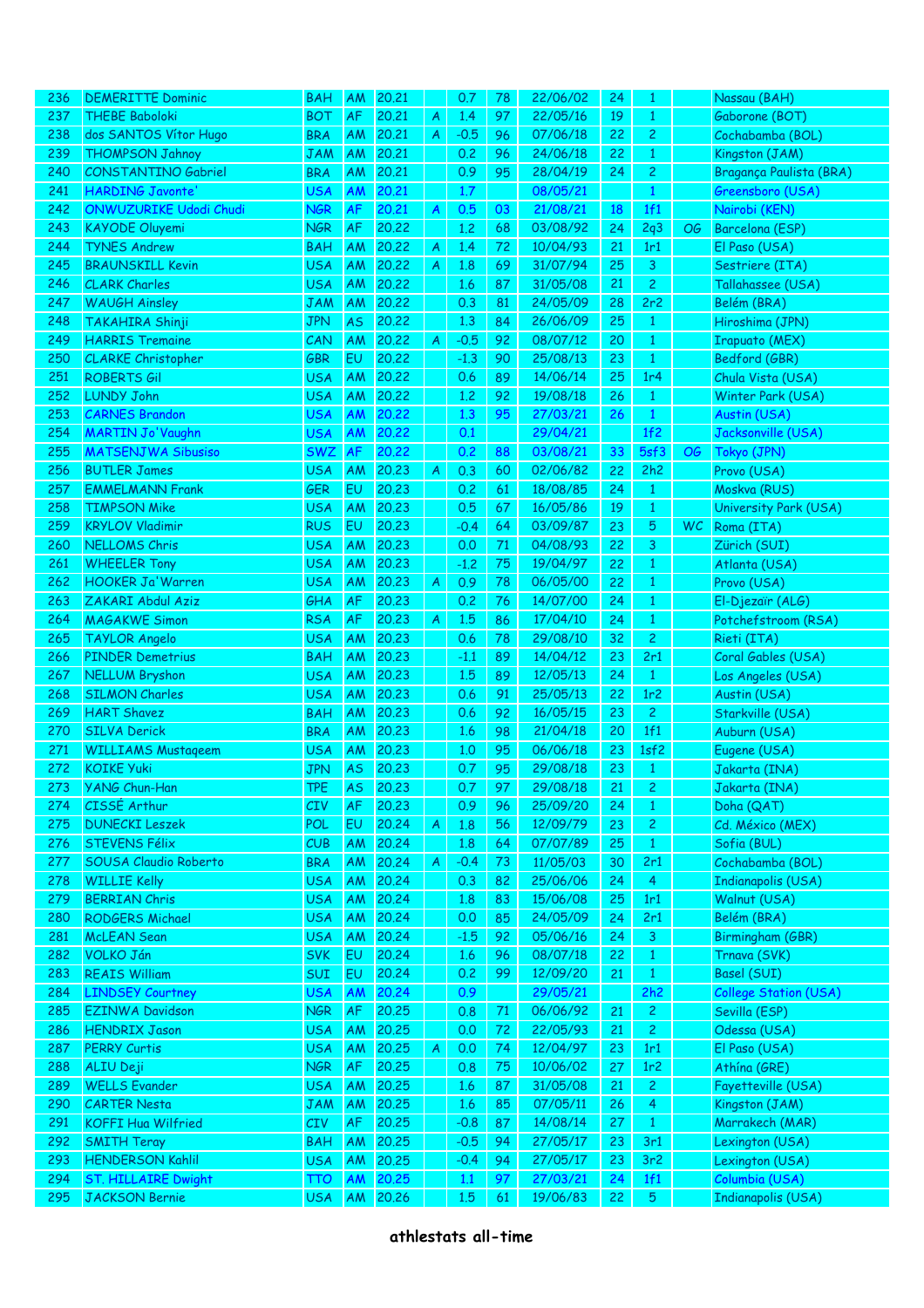| 296 | <b>JOHNSON Allen</b>        | <b>USA</b> | <b>AM</b> | 20.26 |              | 1.9    | 71 | 07/07/97 | 26 | 1r <sub>2</sub> |    | Stockholm (SWE)              |
|-----|-----------------------------|------------|-----------|-------|--------------|--------|----|----------|----|-----------------|----|------------------------------|
| 297 | <b>LEWIS Brian</b>          | <b>USA</b> | AM        | 20.26 |              | 1.1    | 74 | 23/07/00 | 26 | 3s2             |    | Sacramento (USA)             |
| 298 | <b>GORDON Lalonde</b>       | <b>TTO</b> | AM        | 20.26 |              | 0.5    | 88 | 23/06/13 | 25 | 1r2             |    | Port-of-Spain (TTO)          |
| 299 | <b>WALKER Justin</b>        | <b>USA</b> | AM        | 20.26 |              | 1.6    | 90 | 11/06/16 | 26 | 2r1             |    | Montverde (USA)              |
| 300 | ZALEWSKI Karol              | POL        | EU        | 20.26 |              | $-0.3$ | 93 | 28/07/16 | 23 | $\mathbf{1}$    |    | Sopot (POL)                  |
| 301 | <b>MENA Reynier</b>         | CUB        | AM        | 20.26 |              | 0.4    | 96 | 31/07/18 | 22 | 4sf2            |    | Barranquilla (COL)           |
| 302 | <b>GILBREATH Wardell</b>    | <b>USA</b> | AM        | 20,27 |              | 0.9    | 54 | 01/05/76 | 22 | $\mathbf{1}$    |    | Tucson (USA)                 |
| 303 | <b>SNODDY William</b>       | <b>USA</b> | AM        | 20.27 | A            | 1.6    | 57 | 30/07/78 | 21 | $\mathbf{1}$    |    | Colorado Springs (USA)       |
| 304 | PHILLIPS Jeff               | <b>USA</b> | AM        | 20.27 |              | 0.2    | 57 | 17/04/82 | 25 | $1=$            |    | San José (USA)               |
| 305 | <b>SPEARMON Wallace I</b>   | <b>USA</b> | AM        | 20,27 |              | 1.4    | 62 | 03/07/87 | 25 | $\mathbf{1}$    |    | Rhede (GER)                  |
| 306 | <b>PEEBLES Danny</b>        | <b>USA</b> | AM        | 20,27 |              | 0.8    | 66 | 03/06/88 | 22 | 4               |    | Eugene (USA)                 |
| 307 | <b>McCALL Tony</b>          | <b>USA</b> | AM        | 20.27 |              | 0.6    | 74 | 09/07/98 | 24 | $\mathbf{1}$    |    | Villach (AUT)                |
| 308 | <b>YANKOV Petko</b>         | <b>BUL</b> | EU        | 20,27 |              | 0.4    | 77 | 16/06/99 | 22 | 5r2             |    | Athína (GRE)                 |
|     |                             | <b>USA</b> |           | 20.27 |              |        |    |          |    |                 |    |                              |
| 309 | <b>DAVIS Marquis</b>        |            | AM        |       |              | 1,0    | 80 | 18/05/00 | 20 | 1r1             |    | Knoxville (USA)              |
| 310 | <b>POGNON Ronald</b>        | <b>FRA</b> | EU        | 20,27 |              | 1,0    | 82 | 28/08/05 | 23 | $\mathbf{1}$    |    | Rieti (ITA)                  |
| 311 | <b>WILLIAMS Delano</b>      | <b>TKS</b> | AM        | 20.27 |              | 0.9    | 93 | 16/03/13 | 20 | 1               |    | Kingston (JAM)               |
| 312 | <b>FORSYTHE Mario</b>       | <b>JAM</b> | AM        | 20.27 |              | 0.7    | 85 | 19/05/13 | 28 | $\mathbf{2}$    |    | São Paulo (BRA)              |
| 313 | <b>BYRAM Brandon</b>        | <b>USA</b> | AM        | 20,27 |              | $-0.1$ | 88 | 04/04/14 | 26 | 1r2             |    | Gainesville (USA)            |
| 314 | <b>DODSON Jeremy</b>        | <b>USA</b> | AM        | 20,27 | A            | 1.6    | 87 | 01/06/14 | 27 | $\mathbf{1}$    |    | Greenwood Village (USA)      |
| 315 | <b>MENGA Aleixo Platini</b> | <b>GER</b> | EU        | 20,27 |              | 0.0    | 87 | 14/05/16 | 29 | $\mathbf{1}$    |    | Clermont (USA)               |
| 316 | <b>SESELE Lebokeng</b>      | <b>RSA</b> | AF        | 20,27 |              | $-0.2$ | 90 | 08/07/17 | 27 | 1r2             |    | Kortrijk (BEL)               |
| 317 | <b>REID Leon</b>            | IRL        | EU        | 20,27 |              | 1.4    | 94 | 01/07/18 | 24 | 1h2             |    | Birmingham (GBR)             |
| 318 | <b>TREVOR Stewart</b>       | <b>USA</b> | AM        | 20,27 |              | 2.0    | 97 | 02/05/19 | 22 | 1h1             |    | Greensboro (USA)             |
| 319 | <b>SHIRAISHI Kirara</b>     | <b>JPN</b> | <b>AS</b> | 20,27 |              | 0.8    | 96 | 17/08/19 | 23 | $\mathbf{1}$    |    | Fukui (JPN)                  |
| 320 | <b>QUESTAD Larry</b>        | <b>USA</b> | AM        | 20,28 | A            | 1.9    | 43 | 12/09/68 | 25 | 3               |    | South Lake Tahoe (USA)       |
| 321 | <b>JONES Tony</b>           | <b>USA</b> | AM        | 20,28 |              | 1.9    | 65 | 17/05/87 | 22 | $\mathbf{2}$    |    | Lubbock (USA)                |
| 322 | <b>KERR Stanley</b>         | <b>USA</b> | AM        | 20,28 |              | 0.0    | 67 | 03/06/87 | 20 | 2h2             |    | <b>Baton Rouge (USA)</b>     |
| 323 | <b>BRONSON Bryan</b>        | <b>USA</b> | AM        | 20,28 |              | 2.0    | 72 | 16/05/92 | 20 | 1r1             |    | Modesto (USA)                |
| 324 | <b>SBOKOS Thomas</b>        | GRE        | EU        | 20,28 |              | 1,2    | 72 | 23/07/95 | 23 | $\mathbf{1}$    |    | Pátra (GRE)                  |
| 325 | <b>BADA Sunday</b>          | <b>NGR</b> | AF        | 20,28 | A            | 0.0    | 69 | 18/09/95 | 26 | 1               |    | Harare (ZIM)                 |
| 326 | <b>HOWE Andrew</b>          | <b>ITA</b> | EU        | 20,28 |              | 0.1    | 85 | 16/07/04 | 19 | 1               |    | Grosseto (ITA)               |
| 327 | <b>JELKS Mark</b>           | <b>USA</b> | AM        | 20,28 |              | 0.0    | 84 | 13/07/09 | 25 | $\mathbf{1}$    |    | Athína (GRE)                 |
| 328 | <b>NEWMAN Calesio</b>       | <b>USA</b> | AM        | 20,28 |              | 1.5    | 86 | 29/06/12 | 26 | 1h3             |    | Eugene (USA)                 |
| 329 | <b>BROWN Jermaine</b>       | <b>JAM</b> | AM        | 20,28 | A            | 0.6    | 91 | 16/08/14 | 23 | 3               |    | Cd. México (MEX)             |
| 330 | <b>MORRIS Julius</b>        | <b>MNT</b> | AM        | 20,28 | A            | 0.7    | 94 | 14/05/17 | 23 | $\mathbf{1}$    |    | El Paso (USA)                |
| 331 | de OLIVEIRA Paulo André     | <b>BRA</b> | AM        | 20,28 |              | 0.5    | 98 | 11/07/19 | 21 | $\mathbf{1}$    |    | Napoli (ITA)                 |
| 332 | <b>JAMES Kasaun</b>         | <b>USA</b> | AM        | 20.28 |              | 1.5    | 97 | 26/05/21 | 24 |                 |    | Jacksonville (USA)           |
|     |                             |            |           |       |              |        |    |          |    | 1q <sub>4</sub> |    |                              |
| 333 | <b>BRIGHT Jerry</b>         | <b>USA</b> | AM        | 20.29 | $\mathsf{A}$ | 1.9    | 47 | 12/09/68 | 21 | $\overline{4}$  |    | South Lake Tahoe (USA)       |
| 334 | <b>RANDOLPH Tom</b>         | <b>USA</b> | AM        | 20,29 | A            | 1.9    | 42 | 12/09/68 | 26 | 5 <sub>5</sub>  |    | South Lake Tahoe (USA)       |
| 335 | <b>DAVIS Clinton</b>        | <b>USA</b> | AM        | 20.29 |              | 1.5    | 65 | 26/06/83 | 18 | $\mathbf{1}$    |    | University Park (USA)        |
| 336 | <b>COUNCIL Daron</b>        | <b>USA</b> | AM        | 20.29 |              | 1.5    | 64 | 18/05/85 | 21 | 2 <sup>1</sup>  |    | Starkville (USA)             |
| 337 | <b>WHITTED Alvis</b>        | <b>USA</b> | AM        | 20.29 |              | $-0.3$ | 74 | 22/06/96 | 22 | 4s2             |    | Atlanta (USA)                |
| 338 | <b>OMAE Yusuke</b>          | <b>JPN</b> | <b>AS</b> | 20.29 |              | 0.6    | 82 | 30/06/01 | 19 | $\mathbf{1}$    |    | Matsumoto (JPN)              |
| 339 | <b>CAMPBELL Clement</b>     | <b>JAM</b> | AM        | 20,29 |              | 0.2    | 75 | 24/06/07 | 32 | $\mathbf{3}$    |    | Kingston (JAM)               |
| 340 | PHIRI Gerald                | ZAM        | AF        | 20,29 | A            | 0.7    | 88 | 18/05/08 | 20 | $\mathbf{1}$    |    | Boulder (USA)                |
| 341 | <b>HARTS Trey</b>           | <b>USA</b> | AM        | 20,29 |              | 0.8    | 87 | 18/04/09 | 22 | $\mathbf{1}$    |    | Waco (USA)                   |
| 342 | <b>MOSBY Correion</b>       | <b>USA</b> | AM        | 20.29 | A            | 1,0    | 96 | 19/05/16 | 20 | $\mathbf{2}$    |    | Levelland (USA)              |
| 343 | <b>REUS Julian</b>          | <b>GER</b> | EU        | 20.29 |              | $1.0$  | 88 | 09/07/17 | 29 | $\mathbf{1}$    |    | Erfurt (GER)                 |
| 344 | <b>FLORÉAL JR Edrick</b>    | CAN        | AM        | 20.29 |              | 1.4    | 95 | 27/03/21 | 26 | $\mathbf{2}$    |    | Austin (USA)                 |
| 345 | <b>BURNETT Davonte</b>      | <b>USA</b> | AM        | 20.29 |              | 0.3    | 00 | 29/05/21 | 21 | 2h1             |    | <b>College Station (USA)</b> |
| 346 | <b>MINZIE Jevaughn</b>      | <b>JAM</b> | AM        | 20.29 |              | 1.8    | 95 | 18/07/21 | 26 | $\mathbf{3}$    |    | Mission Viejo (USA)          |
| 347 | da SILVA Joao Eugenio       | <b>BRA</b> | AM        | 20,30 |              | $-0.9$ | 63 | 08/08/84 | 21 | $\overline{4}$  | OG | Los Angeles (USA)            |
| 348 | <b>GRADDY Sam</b>           | <b>USA</b> | AM        | 20,30 |              | $-1.3$ | 64 | 10/05/85 | 21 | 1h1             |    | Knoxville (USA)              |
| 349 | <b>KRULEE Marty</b>         | <b>USA</b> | AM        | 20,30 |              | 1.8    | 56 | 24/04/88 | 32 | 2r1             |    | Walnut (USA)                 |
| 350 | <b>WILLIAMS Tim</b>         | <b>USA</b> | AM        | 20,30 |              | $-0.8$ | 63 | 27/06/92 | 29 | 5s1             |    | New Orleans (USA)            |
| 351 | <b>BRIMACOMBE Steve</b>     | <b>AUS</b> | OC        | 20,30 |              | 1.8    | 71 | 17/02/96 | 25 | $\mathbf{1}$    |    | <b>Brisbane (AUS)</b>        |
| 352 | St.JULIAN Ja'Shawn          | <b>USA</b> | AM        | 20,30 |              | 1.8    | 68 | 09/05/96 | 28 | 1r2             |    | College Station (USA)        |
| 353 | <b>CHUKWU Clement</b>       | <b>NGR</b> | AF        | 20,30 |              | 0.7    | 73 | 16/05/98 | 25 | 1r1             |    | Ann Arbor (USA)              |
| 354 | <b>EVANS Brandon</b>        | <b>USA</b> | AM        | 20,30 |              | 2.0    | 79 | 15/04/00 | 21 | 1r4             |    | College Station (USA)        |
| 355 |                             |            |           |       |              |        |    |          |    |                 |    |                              |
|     | <b>CRABBE</b> Dion          | <b>IVB</b> | AM        | 20,30 |              | 1.5    | 77 | 12/05/02 | 25 | $\mathbf{2}$    |    | Starkville (USA)             |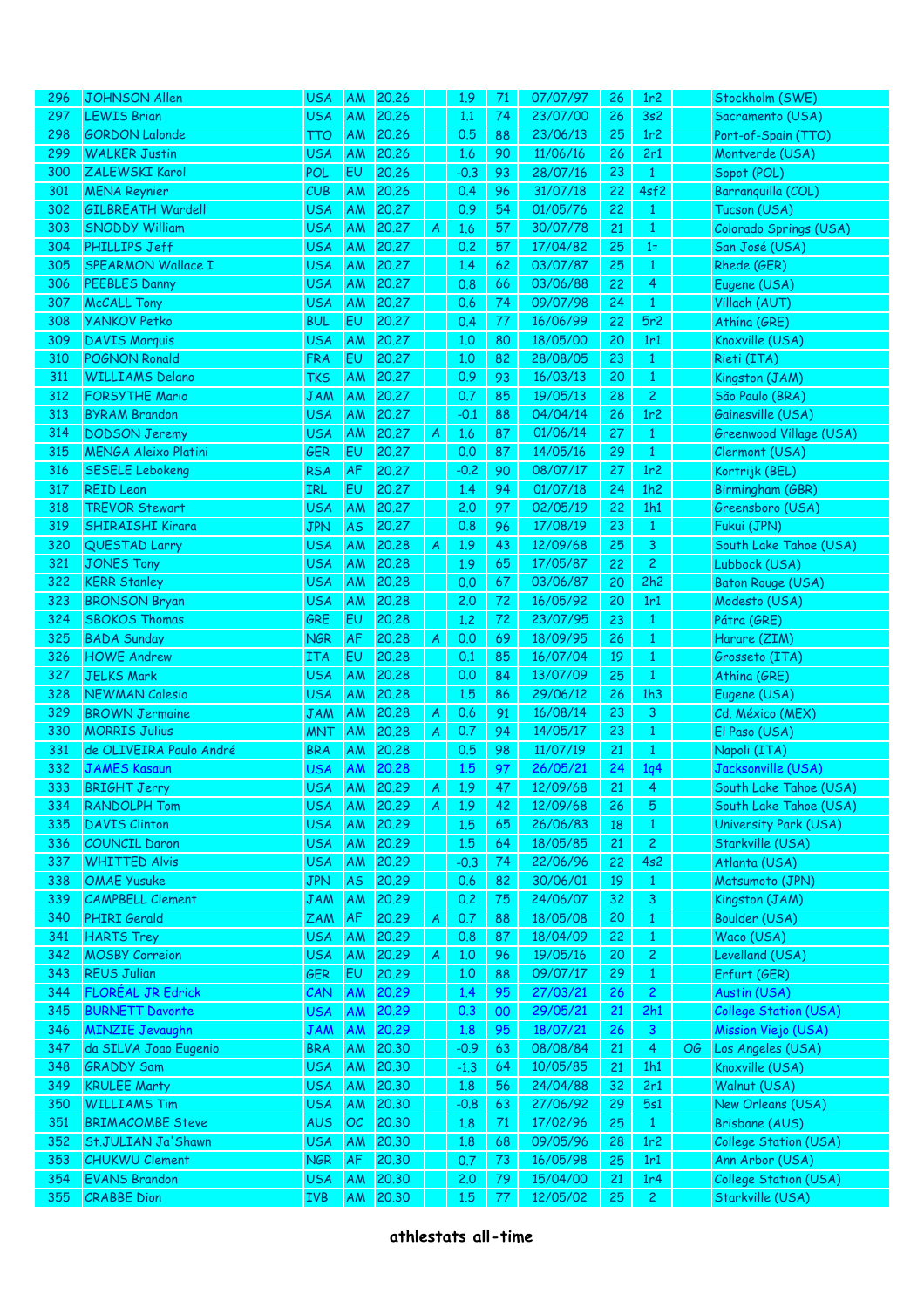| 356 | <b>HESSION Paul</b>        | IRL        | EU        | 20,30    |   | 0.1    | 83 | 21/07/07 | 24 | 1              |     | Dublin (IRL)              |
|-----|----------------------------|------------|-----------|----------|---|--------|----|----------|----|----------------|-----|---------------------------|
| 357 | <b>WISSMAN Johan</b>       | <b>SWE</b> | EU        | 20,30    |   | 1.3    | 82 | 23/09/07 | 25 | 4              |     | Stuttgart (GER)           |
| 358 | <b>CONNAUGHTON Jared</b>   | CAN        | AM        | 20,30    |   | 0.3    | 85 | 09/05/12 | 27 | $\mathbf{1}$   |     | Fortaleza (BRA)           |
| 359 | <b>VICAUT Jimmy</b>        | <b>FRA</b> | EU        | 20,30    |   | 0.2    | 92 | 06/07/13 | 21 | 6              |     | Paris Saint-Denis (FRA)   |
| 360 | <b>SMELYK Serhiy</b>       | <b>UKR</b> | EU        | 20,30    |   | $-1.6$ | 87 | 15/08/14 | 27 | 3              |     | Zürich (SUI)              |
| 361 | <b>ROBINSON Bryce</b>      | <b>USA</b> | AM        | 20,30    |   | 1.8    | 93 | 30/04/15 | 22 | 1r1            |     | Lubbock (USA)             |
| 362 | <b>BAILEY Aldrich</b>      | <b>USA</b> | AM        | 20,30    |   | 1.8    | 94 | 02/05/15 | 21 | $\overline{2}$ |     | Austin (USA)              |
| 363 | <b>LIMA David</b>          | <b>POR</b> | EU        | 20,30    |   | 0.6    | 90 | 02/07/17 | 27 | 1r2            |     | La Chaux-de-Fonds (SUI)   |
| 364 | <b>WEST McKinley</b>       | <b>USA</b> | AM        | 20,30    |   | 1.0    |    | 25/05/18 |    | 1h6            |     | Tampa (USA)               |
| 365 | <b>NORWOOD Vernon</b>      | <b>USA</b> | AM        | 20,30    |   | 1.7    | 92 | 24/04/21 | 29 | $\overline{2}$ |     | <b>Baton Rouge (USA)</b>  |
| 366 | <b>RIDDICK Steve</b>       | <b>USA</b> | AM        | 20.31    |   | 0.5    | 51 | 20/08/75 | 24 | $\mathbf{2}$   |     | Zürich (SUI)              |
| 367 | <b>NZIMANDE Tshakile</b>   | <b>RSA</b> | AF        | 20.31    |   |        | 61 | 21/11/87 | 26 |                |     | Welkom (RSA)              |
|     |                            |            |           |          | A |        |    |          |    | $\mathbf{1}$   |     |                           |
| 368 | <b>IMOH Chidi</b>          | <b>NGR</b> | AF        | 20.31    |   | 0.5    | 63 | 23/08/88 | 25 | $\mathbf{1}$   |     | Bern (SUI)                |
| 369 | <b>THOMPSON Derrick</b>    | <b>USA</b> | AM        | 20.31    |   | 0.2    | 73 | 21/05/95 | 22 | $\mathbf{1}$   |     | Tuscaloosa (USA)          |
| 370 | <b>DOPEK Dave</b>          | <b>USA</b> | AM        | 20.31    |   | 1.3    | 73 | 03/06/95 | 22 | $\mathbf{2}$   |     | Knoxville (USA)           |
| 371 | <b>BATANGDON Joseph</b>    | CMR        | AF        | 20.31    | A | 0.8    | 78 | 17/09/99 | 21 | 1h1            |     | Johannesburg (RSA)        |
| 372 | <b>CHAMBERS Dwain #</b>    | <b>GBR</b> | EU        | 20.31    |   | $-0.6$ | 78 | 22/07/01 | 23 | $\mathbf{1}$   |     | London (GBR)              |
| 373 | <b>JEDRUSINSKI Marcin</b>  | POL        | EU        | 20.31    |   | $-0.5$ | 81 | 09/08/02 | 21 | 5              |     | München (GER)             |
| 374 | <b>EMEDOLU Uchenna</b>     | <b>NGR</b> | AF        | 20.31    |   | 0.4    | 76 | 08/09/02 | 26 | $\mathbf{1}$   |     | Rieti (ITA)               |
| 375 | <b>GRIMES Mickey</b>       | <b>USA</b> | AM        | 20.31    |   | $-0.4$ | 76 | 18/04/04 | 28 | 1r5            |     | Walnut (USA)              |
| 376 | <b>HACKLEY Jimmie</b>      | <b>USA</b> | AM        | 20.31    |   | 1.1    | 75 | 24/04/04 | 29 | 1r1            |     | Fort-de-France (FRA)      |
| 377 | <b>HERRERA</b> Michael     | CUB        | AM        | 20.31    |   | 2.0    | 85 | 11/05/07 | 22 | $\mathbf{1}$   |     | Caracas (VEN)             |
| 378 | <b>BARNETT Bryan</b>       | CAN        | AM        | 20.31    |   | 0.2    | 87 | 28/08/07 | 20 | 1h3            | WC. | Osaka (JPN)               |
| 379 | <b>LLOYD Chris</b>         | <b>DMA</b> | AM        | 20.31    |   | 1.6    | 80 | 03/05/08 | 28 | 1r1            |     | Houston (USA)             |
| 380 | <b>BORLÉE Jonathan</b>     | <b>BEL</b> | EU        | 20.31    |   | 0.7    | 88 | 05/05/12 | 24 | 1r1            |     | Lubbock (USA)             |
| 381 | <b>ELLINGTON James</b>     | <b>GBR</b> | EU        | 20.31    |   | 1,2    | 85 | 30/04/16 | 31 | 2r2            |     | Clermont (USA)            |
| 382 | <b>JOHN Jeffrey</b>        | <b>FRA</b> | EU        | 20.31    |   | 1.7    | 92 | 10/06/17 | 25 | 1r1            |     | Genève (SUI)              |
| 383 | <b>QUINN Devin</b>         | <b>USA</b> | AM        | 20.31    |   | 2.0    | 96 | 05/06/19 | 23 | 4sf1           |     | Austin (USA)              |
| 384 | <b>ESEME Emmanuel</b>      | CMR        | AF        | 20.31    |   | 0.2    | 93 | 10/08/19 | 26 | $\mathbf{1}$   |     | Yaoundé (CMR)             |
| 385 | <b>ACHANE Devon</b>        | <b>USA</b> | AM        | 20.31    |   | 0.8    |    | 27/03/21 |    | $\overline{c}$ |     | Austin (USA)              |
| 386 | <b>PRESCOD Reece</b>       | <b>GBR</b> | EU        | 20.31    |   |        |    | 15/08/21 | 25 | $\mathbf{1}$   |     | Szczecin (POL)            |
|     |                            |            |           |          |   | $-0.4$ | 96 |          |    |                |     |                           |
| 387 | TEBOGO Letsile             | <b>BOT</b> | AF        | 20.31    | A | 1.3    | 03 | 20/08/21 | 18 | 1sf1           |     | Nairobi (KEN)             |
| 388 | <b>CRAIN Brady</b>         | <b>USA</b> | AM        | 20.32    |   | 0.6    | 56 | 16/06/85 | 29 | 4              |     | <b>Indianapolis (USA)</b> |
| 389 | <b>DELICE Patrick</b>      | <b>TTO</b> | AM        | 20.32    |   |        | 67 | 27/03/93 | 26 | $\mathbf{1}$   |     | Prairie View (USA)        |
| 390 | <b>JEFFERSON Sam</b>       | <b>USA</b> | AM        | 20.32    |   | 1.8    | 71 | 21/05/93 | 22 | $\mathbf{1}$   |     | Austin (USA)              |
| 391 | <b>MARSH Damien</b>        | <b>AUS</b> | OC        | 20.32    |   | $-0.2$ | 71 | 22/08/95 | 24 | $\mathbf{1}$   |     | Linz (AUT)                |
| 392 | <b>MATHIS Jerome</b>       | <b>USA</b> | AM        | 20.32    |   | 1.4    | 83 | 29/05/04 | 21 | $\mathbf{1}$   |     | Gainesville (USA)         |
| 393 | <b>SAMUELS J Mee</b>       | <b>USA</b> |           | AM 20.32 | A | 1.1    | 87 | 04/06/05 | 18 | 1r4            |     | Albuquerque (USA)         |
| 394 | <b>WITHERSPOON Reggie</b>  | <b>USA</b> | AM        | 20,32    |   | 0.6    | 85 | 12/05/07 | 22 | 1h1            |     | Lincoln (USA)             |
| 395 | <b>THOMAS Dwight</b>       | <b>JAM</b> | AM        | 20,32    |   | 0.6    | 80 | 10/06/07 | 27 | 1r1            |     | Bydgoszcz (POL)           |
| 396 | <b>VIANA Sandro</b>        | <b>BRA</b> | <b>AM</b> | 20.32    |   | 0.0    | 77 | 22/05/08 | 31 | 1r1            |     | São Paulo (BRA)           |
| 397 | <b>PADGETT Travis</b>      | <b>USA</b> | AM        | 20.32    |   | 1.6    | 86 | 31/05/08 | 22 | 3              |     | Tallahassee (USA)         |
| 398 | <b>LARRY Lionel</b>        | <b>USA</b> | AM        | 20,32    |   | 1.3    | 86 | 30/05/09 | 23 | $\sqrt{5}$     |     | New York (USA)            |
| 399 | BATSON Deondre *           | <b>USA</b> | AM        | 20.32    | A | -i.    | 92 | 14/03/14 | 22 | 1r2            |     | Albuquerque (USA)         |
| 400 | <b>MARSHALL Deshawn</b>    | <b>USA</b> | AM        | 20,32    |   | $-0.4$ |    | 27/05/17 |    | 4r2            |     | Lexington (USA)           |
| 401 | GIVANS Senoj-Jay           | <b>JAM</b> | AM        | 20,32    |   | 1.3    | 93 | 07/06/17 | 24 | 2h2            |     | Eugene (USA)              |
| 402 | <b>WASHINGTON Marqueze</b> | <b>USA</b> | AM        | 20,32    |   | $-0.2$ | 93 | 10/06/17 | 24 | 1r2            |     | Mesa (USA)                |
| 403 | <b>PALOMEQUE Diego</b>     | COL        | AM        | 20.32    | A | 0.5    | 93 | 11/06/17 | 24 | $\overline{2}$ |     | Medellín (COL)            |
| 404 | <b>GODWIN Elija</b>        | <b>USA</b> | AM        | 20.32    |   | 1.6    | 99 | 30/04/21 | 22 | 1f1            |     | Athens, GA (USA)          |
| 405 | <b>JACKSON Larry</b>       | <b>USA</b> | AM        | 20.33    |   |        | 53 | 15/05/76 | 23 | $\mathbf{1}$   |     | Lincoln (USA)             |
|     |                            |            |           | 20.33    |   |        |    |          |    |                |     |                           |
| 406 | <b>COOK Darwin</b>         | <b>USA</b> | AM        |          |   | $-1.4$ | 62 | 18/05/85 | 23 | $\mathbf{1}$   |     | Tucson (USA)              |
| 407 | <b>JETT James</b>          | <b>USA</b> | AM        | 20.33    |   | 0.2    | 70 | 06/06/92 | 22 | $\mathbf{2}$   |     | Austin (USA)              |
| 408 | <b>NAPIER Dino</b>         | <b>USA</b> | AM        | 20.33    |   | 0.7    | 69 | 22/06/96 | 27 | 3q3            |     | Atlanta (USA)             |
| 409 | <b>DOLOGODIN Vladislav</b> | <b>UKR</b> | EU        | 20.33    |   | 0.5    | 72 | 25/06/96 | 24 | $\mathbf{1}$   |     | Helsinki (FIN)            |
| 410 | <b>WILLIAMS Ricardo</b>    | <b>JAM</b> | AM        | 20.33    |   | $-0.8$ | 76 | 09/09/00 | 24 | 3              |     | Yokohama (JPN)            |
| 411 | <b>BROWN Omar</b>          | <b>JAM</b> | AM        | 20,33    |   | 1,2    | 82 | 21/05/06 | 24 | 3              |     | Carson (USA)              |
| 412 | <b>MITCHELL Michael</b>    | <b>USA</b> | AM        | 20.33    |   | 0.9    | 81 | 15/04/07 | 26 | 1r5            |     | Walnut (USA)              |
| 413 | <b>ALERTE David</b>        | <b>FRA</b> | EU        | 20.33    |   | 1.4    | 84 | 05/08/07 | 23 | $\mathbf{1}$   |     | Niort (FRA)               |
| 414 | <b>SPENCE Lansford</b>     | <b>JAM</b> | AM        | 20,33    | A | 0.5    | 82 | 26/10/11 | 29 | 1sf3           |     | Guadalajara (MEX)         |
| 415 | <b>FRIDAY Trentavis</b>    | <b>USA</b> | AM        | 20.33    |   | 0.0    | 95 | 31/05/14 | 19 | $\mathbf{1}$   |     | Kernersville (USA)        |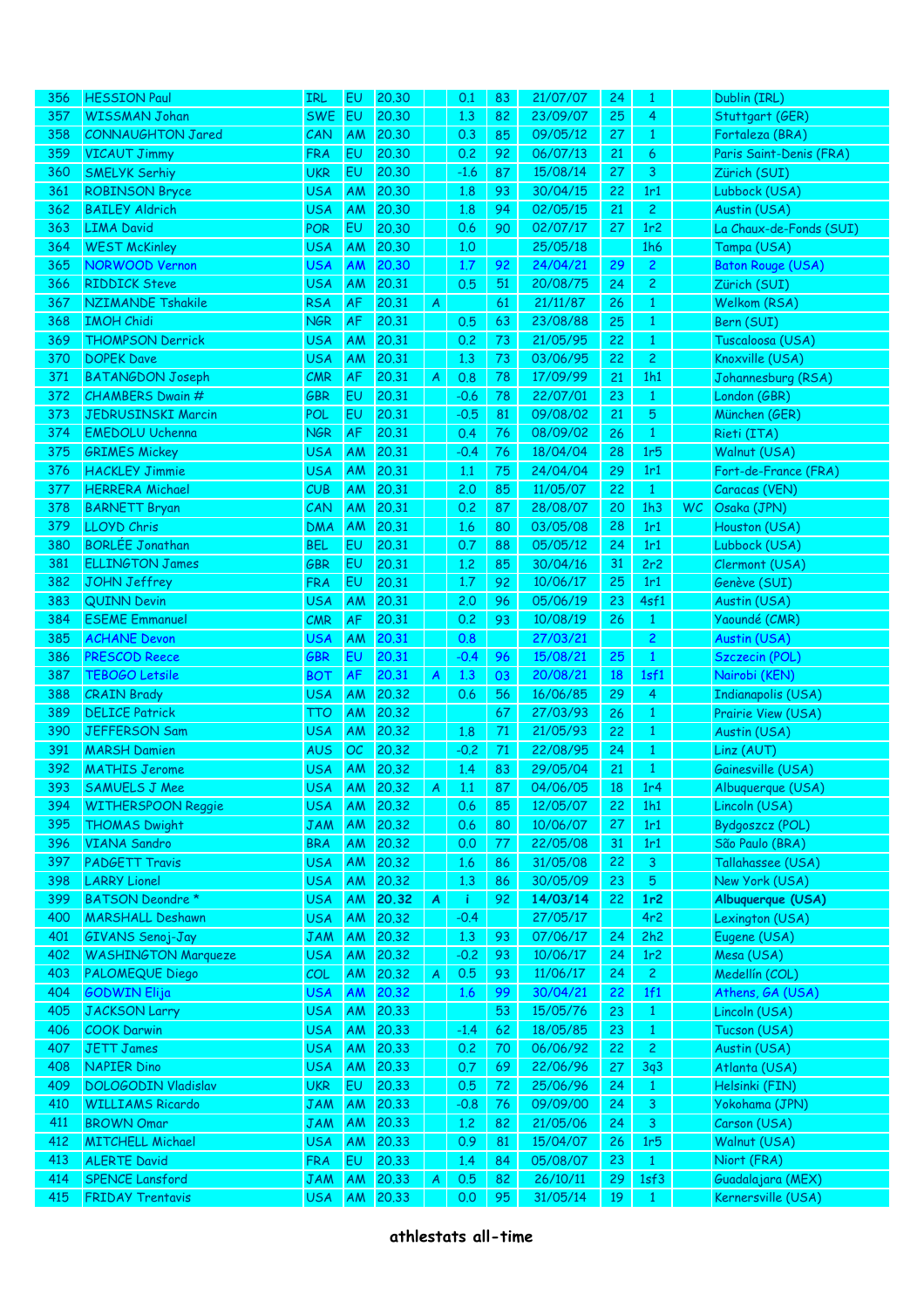| 416 | <b>HARA Shota</b>                            | <b>JPN</b> | AS        | 20.33 |    | 1.8    | 92     | 26/06/16 | 24 | 3              |           | Nagoya (JPN)            |
|-----|----------------------------------------------|------------|-----------|-------|----|--------|--------|----------|----|----------------|-----------|-------------------------|
| 417 | <b>WALTER Keitavious</b>                     | <b>USA</b> | AM        | 20,33 |    | 0.8    | 96     | 13/05/18 | 22 | 3              |           | Knoxville (USA)         |
| 418 | <b>PARKER Marcus</b>                         | <b>USA</b> | AM        | 20,33 |    | 1.5    | 97     | 13/04/19 | 22 | 1f2            |           | Columbia (USA)          |
| 419 | <b>FELIZ Lidio Andres</b>                    | <b>DOM</b> | AM        | 20.33 |    | 0.8    | 97     | 27/03/21 | 24 | 1f1            |           | Santo Domingo (DOM)     |
| 420 | <b>ROBERTS Edwin</b>                         | <b>TTO</b> | AM        | 20.34 | A  | 0.9    | 41     | 16/10/68 | 27 | 4              | OG.       | Cd. México (MEX)        |
| 421 | <b>MURAVYEV Vladimir</b>                     | <b>KAZ</b> | <b>AS</b> | 20.34 |    | $-1.2$ | 59     | 18/08/84 | 25 | 1              |           | Moskva (RUS)            |
| 422 | <b>OOSTHUISEN Wessel</b>                     | <b>RSA</b> | AF        | 20.34 | A  | 1.8    | 61     | 01/02/86 | 25 | 1              |           | Secunda (RSA)           |
| 423 | <b>DAVIS Harlan</b>                          | <b>USA</b> | AM        | 20,34 |    | 0.4    | 67     | 21/05/88 | 21 | 1              |           | Bakersfield (USA)       |
| 424 | <b>HERNANDEZ Roberto</b>                     | CUB        | AM        | 20.34 |    | $-0.2$ | 67     | 12/05/90 | 23 | $\mathbf{1}$   |           | La Habana (CUB)         |
| 425 | <b>CARTER Marcel</b>                         | <b>USA</b> | AM        | 20.34 |    | 1.7    | 71     | 04/06/93 | 22 | 1s2            |           | New Orleans (USA)       |
| 426 | <b>OAKS David</b>                            | <b>USA</b> | AM        | 20.34 |    | 1.7    | 72     | 17/06/93 | 21 | 2h2            |           | Eugene (USA)            |
| 427 | <b>BRADLEY Gentry</b>                        | <b>USA</b> | AM        | 20.34 |    | 0.7    | 74     | 22/06/96 | 22 | 4q3            |           | Atlanta (USA)           |
| 428 | <b>SCOTT Leonard</b>                         | <b>USA</b> | AM        | 20.34 |    | 1.3    | 80     | 11/05/01 | 21 | 1h3            |           | Columbia (USA)          |
| 429 | <b>LAMBERT Chris</b>                         | <b>GBR</b> | EU        | 20.34 |    | 0.7    | 81     | 20/07/03 | 22 | $\mathbf{1}$   |           | Bydgoszcz (POL)         |
| 430 | <b>WHITE Damein</b>                          | <b>USA</b> | AM        | 20.34 |    | 0.8    | 86     | 25/04/09 | 23 | 1r1            |           | Los Angeles (USA)       |
| 431 | <b>WILLIAMS Rubin</b>                        | <b>USA</b> | AM        | 20.34 |    | 1.6    | 83     | 17/05/09 | 26 | 1r1            |           | Río de Janeiro (BRA)    |
| 432 | <b>KILTY Richard</b>                         | <b>GBR</b> | EU        | 20.34 |    | $-0.1$ | 89     | 07/07/13 | 24 | 1r1            |           | La Chaux-de-Fonds (SUI) |
| 433 | <b>LAWRENCE Brijesh</b>                      | <b>SKN</b> | AM        | 20.34 |    | 1.1    | 89     | 19/04/14 | 25 | 1r2            |           | Walnut (USA)            |
| 434 | <b>FAUST Timothy</b>                         | <b>USA</b> | AM        | 20.34 |    | 1.4    | 92     | 17/05/15 | 23 | $\mathbf{1}$   |           | East Lansing (USA)      |
| 435 | <b>HALL Arman</b>                            | <b>USA</b> | AM        | 20.34 |    | 0.4    | 94     | 14/05/16 | 22 | 3              |           | Tuscaloosa (USA)        |
| 436 | <b>VIDES Jorge Henrique</b>                  | <b>BRA</b> | AM        | 20.34 |    | 0.1    | 92     | 26/08/18 | 26 | 1              |           | Trujillo (PER)          |
| 437 | <b>FALL Mouhamadou</b>                       | <b>FRA</b> | EU        | 20.34 |    | 1.8    | 92     | 28/07/19 | 27 | 1              |           | St-Etienne (FRA)        |
| 438 | <b>BURNET Taymir</b>                         | <b>NED</b> | EU        | 20.34 |    | $-0.1$ | 92     | 30/09/19 | 27 | 4sf3           | <b>WC</b> | Doha (QAT)              |
| 439 | TRACEY Tyquendo                              | JAM        | AM        | 20.34 |    | 0.5    | 93     | 27/06/21 | 28 | 3              |           | Kingston (JAM)          |
| 440 |                                              | <b>GBR</b> | EU        | 20.34 |    | 1.6    | 96     | 30/08/21 | 25 | 1f10           |           | London (GBR)            |
| 441 | <b>RAMDHAN Tommy</b><br><b>MILLER Lennox</b> | <b>JAM</b> | AM        | 20.35 |    | 0.9    | 46     | 17/06/67 | 21 | $\overline{c}$ |           | Provo (USA)             |
|     |                                              |            |           |       | Ay |        |        | 24/05/80 |    |                |           |                         |
| 442 | <b>COLEY Efrem</b>                           | <b>USA</b> | AM        | 20.35 |    |        | 59     |          | 21 | $\mathbf{1}$   |           | Austin (USA)            |
| 443 | <b>BARKSDALE Rod</b>                         | <b>USA</b> | AM        | 20.35 |    |        | 62     | 21/04/84 | 22 | $\mathbf{1}$   |           | Tempe (USA)             |
| 444 | <b>McNEILL Eugene</b>                        | <b>USA</b> | AM        | 20.35 |    | 0.4    | 65     | 18/06/88 | 23 | 1s1            |           | Tampa (USA)             |
| 445 | <b>DUNN Devlon</b>                           | <b>USA</b> | AM        | 20.35 |    |        | 67     | 12/07/91 | 24 | $\mathbf{1}$   |           | Leverkusen (GER)        |
| 446 | PORKHOMOVSKIY Aleksandr                      | <b>RUS</b> | EU        | 20.35 |    | 0.5    | 72     | 28/08/94 | 22 | $\mathbf{1}$   |           | Rieti (ITA)             |
| 447 | <b>LONG Tod</b>                              | <b>USA</b> | AM        | 20.35 |    | 1.7    | 70     | 12/04/96 | 26 | 1h6            |           | Durham (USA)            |
| 448 | <b>WALKER Doug</b>                           | GBR        | EU        | 20.35 |    | $-1.5$ | 73     | 26/07/98 | 25 | $\mathbf{1}$   |           | Birmingham (GBR)        |
| 449 | la GRANGE Marcus                             | <b>RSA</b> | AF        | 20.35 |    | $-0.6$ | 77     | 12/02/00 | 23 | $\mathbf{1}$   |           | <b>Bellville (RSA)</b>  |
| 450 | <b>BOOKMAN Leo</b>                           | <b>USA</b> | AM        | 20.35 |    |        | 82     | 21/05/05 | 23 | $\overline{c}$ |           | Hermosillo (MEX)        |
| 451 | <b>McDANIEL Otis</b>                         | <b>USA</b> | AM        | 20,35 | A  | 1.6    | 86     | 13/05/06 | 20 | $\mathbf{1}$   |           | Provo (USA)             |
| 452 | TSUKAHARA Naoki                              | <b>JPN</b> | <b>AS</b> | 20,35 |    | 1,2    | 85     | 21/05/06 | 21 | 2              |           | Yokohama (JPN)          |
| 453 | <b>JOHNSON Patrick</b>                       | AUS        | OC        | 20,35 |    | 1,0    | 72     | 22/08/06 | 34 | $\mathbf{1}$   |           | Malmö (SWE)             |
| 454 | <b>ATKINS Derrick</b>                        | <b>BAH</b> | AM        | 20,35 |    | 1.5    | 84     | 09/05/09 | 25 | 1r5            |           | Athens, GA (USA)        |
| 455 | <b>HASHIMOTO Akiyuki</b>                     | <b>JPN</b> | <b>AS</b> | 20,35 |    | $-0.3$ | 94     | 03/05/13 | 19 | 1r3            |           | Fukuroi (JPN)           |
| 456 | <b>COTTON Kenzo</b>                          | <b>USA</b> | AM        | 20,35 |    | 0.8    | 96     | 28/05/16 | 20 | 1r6            |           | Lawrence (USA)          |
| 457 | <b>WALKER Chad</b>                           | <b>JAM</b> | AM        | 20,35 |    | 0.2    | 97     | 24/06/17 | 20 | 1sf2           |           | Kingston (JAM)          |
| 458 | TAYLOR Christopher                           | <b>JAM</b> | AM        | 20.35 |    | 0.0    | 99     | 24/03/18 | 19 | $\mathbf{1}$   |           | Kingston (JAM)          |
| 459 | <b>MONTGOMERY Kahmari</b>                    | <b>USA</b> | AM        | 20,35 |    | 1.6    | 97     | 25/05/19 | 22 | 2qf3           |           | Sacramento (USA)        |
| 460 | <b>ANSAH Owen</b>                            | <b>GER</b> | EU        | 20.35 |    | 0.8    | $00\,$ | 14/08/21 | 21 | 1f2            |           | La Chaux-de-Fonds (SUI) |
| 461 | <b>CARR Henry</b>                            | <b>USA</b> | AM        | 20,36 |    | $-0,8$ | 42     | 17/10/64 | 22 | $\mathbf{1}$   | OG        | Tokyo (JPN)             |
| 462 | <b>WILLIAMS Dwight</b>                       | <b>USA</b> | AM        | 20,36 |    | 0.3    | 60     | 05/05/84 | 24 | 2              |           | Indianapolis (USA)      |
| 463 | <b>BENNETT Todd</b>                          | GBR        | EU        | 20,36 |    | 1.8    | 62     | 28/05/84 | 22 | $\mathbf{1}$   |           | Cwmbran (GBR)           |
| 464 | MARIE-ROSE Bruno *                           | <b>FRA</b> | EU        | 20.36 |    | -i.    | 65     | 22/02/87 | 22 | $\mathbf{1}$   |           | Liévin (FRA)            |
| 465 | SOKOLOV Aleksandr                            | <b>RUS</b> | EU        | 20,36 |    | $-0.7$ | 71     | 26/08/91 | 20 | 1q4            | <b>WC</b> | Tokyo (JPN)             |
| 466 | <b>HOWARD Bryan</b>                          | <b>USA</b> | AM        | 20,36 | A  | $-0.4$ | 76     | 21/05/99 | 23 | 1h2            |           | Fort Collins (USA)      |
| 467 | ALEXOPOULOS Alexandros                       | GRE        | EU        | 20,36 |    | 0.2    | 71     | 20/06/99 | 28 | $\mathbf{2}$   |           | Paris Saint-Denis (FRA) |
| 468 | van BALKOM Patrick                           | <b>NED</b> | EU        | 20,36 |    | $-1.4$ | 74     | 27/06/99 | 25 | $\mathbf{1}$   |           | Apeldoorn (NED)         |
| 469 | <b>ERNST Sebastian</b>                       | GER        | EU        | 20,36 |    | 0.5    | 84     | 24/08/04 | 20 | 3q3            | OG.       | Athína (GRE)            |
| 470 | AMOO Seth                                    | GHA        | AF        | 20,36 |    | 1,0    | 83     | 09/06/05 | 22 | 3s2            |           | Sacramento (USA)        |
| 471 | <b>MOORE Carlos</b>                          | <b>USA</b> | <b>AM</b> | 20.36 | A  | 1.7    | 84     | 24/05/08 | 24 | 1r1            |           | Provo (USA)             |
| 472 | <b>HUNTER Thomas</b>                         | <b>USA</b> | AM        | 20,36 |    | 0.2    | 83     | 22/07/09 | 26 | 1r1            |           | Cuxhaven (GER)          |
| 473 | SEOUD Amr Ibrahim Mostafa                    | EGY        | AF        | 20,36 | A  | 1.3    | 86     | 01/08/10 | 24 | $\mathbf{1}$   |           | Nairobi (KEN)           |
| 474 | <b>BUTLER Kind</b>                           | <b>USA</b> | AM        | 20,36 |    | 0.2    | 88     | 26/05/12 | 24 | 2r1            |           | Jacksonville (USA)      |
| 475 | <b>LEHATA Mosito</b>                         | <b>LES</b> | AF        | 20.36 |    | 0.5    | 89     | 31/07/14 | 25 | 4              |           | Glasgow (GBR)           |